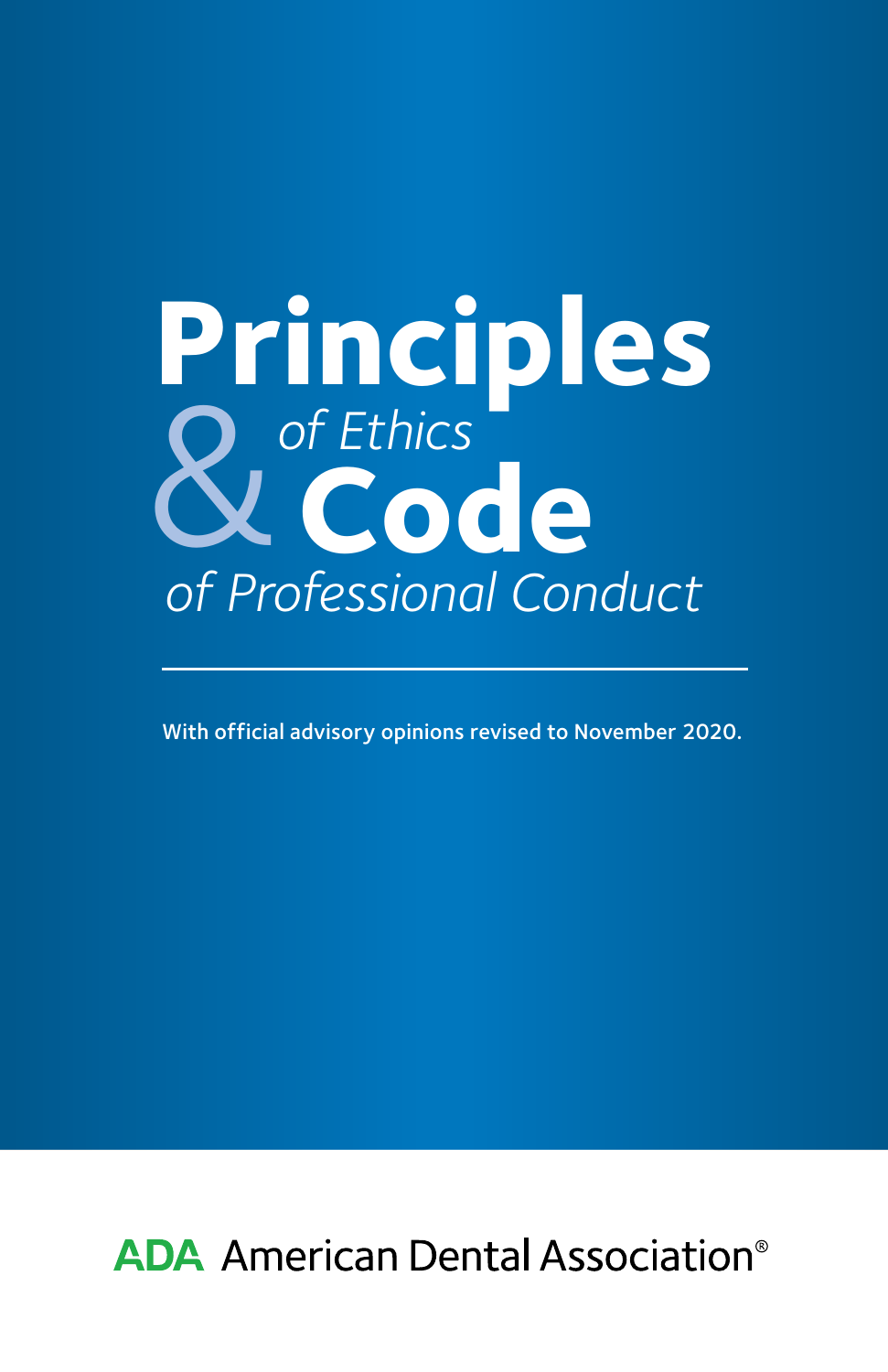# **Council on Ethics, Bylaws and Judicial Affairs**

# Principles of Ethics

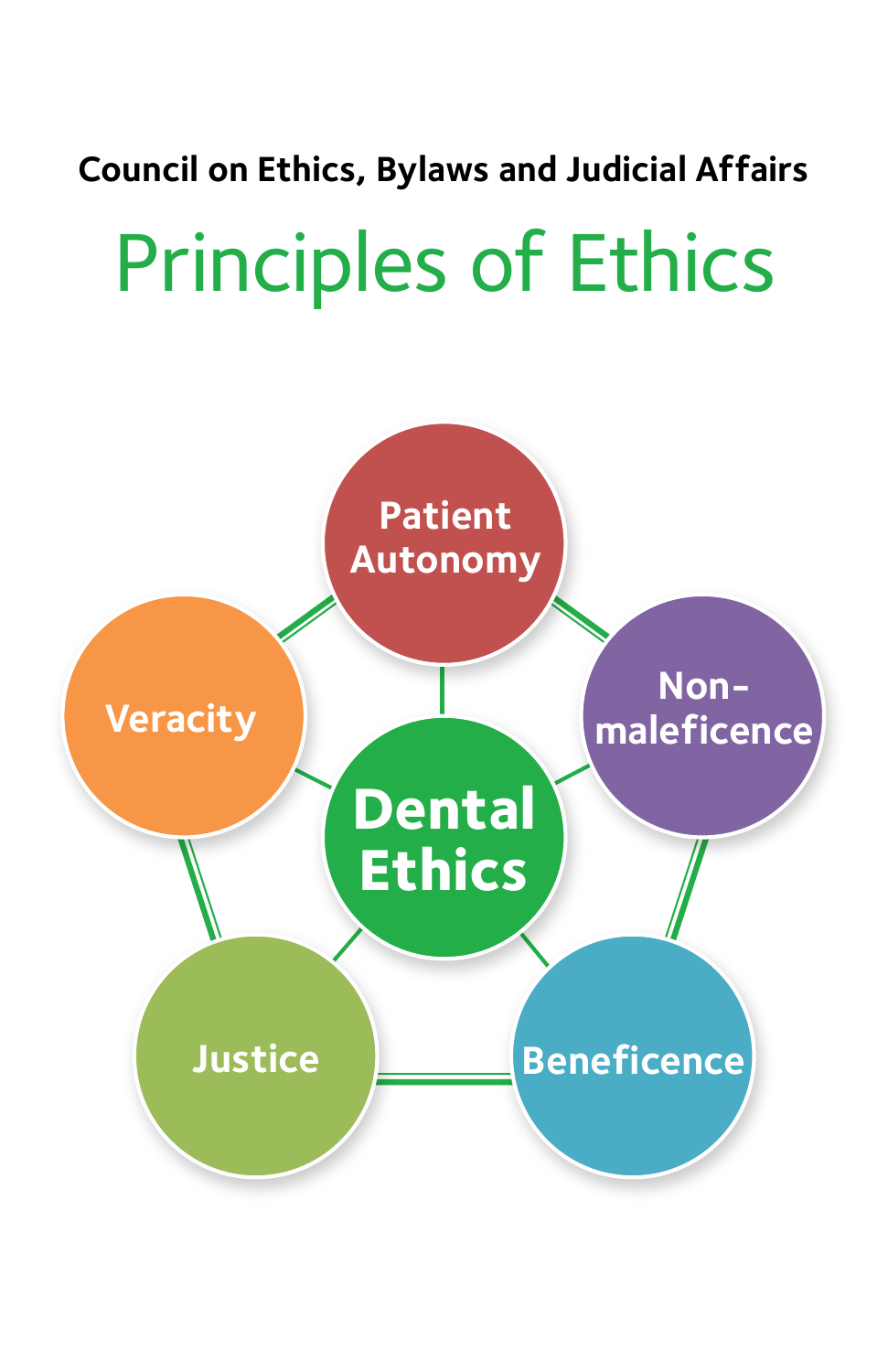# **CONTENTS**

| III. PRINCIPLES, CODE OF PROFESSIONAL CONDUCT AND ADVISORY OPINIONS  4               |  |
|--------------------------------------------------------------------------------------|--|
| The Code of Professional Conduct is organized into five sections. Each section falls |  |
| under the Principle of Ethics that predominately applies to it. Advisory Opinions    |  |
| follow the section of the Code that they interpret.                                  |  |
| SECTION 1- PRINCIPLE: PATIENT AUTONOMY ("self-governance")  4                        |  |
| <b>Code of Professional Conduct</b>                                                  |  |
|                                                                                      |  |
|                                                                                      |  |
| <b>Advisory Opinions</b>                                                             |  |
|                                                                                      |  |
|                                                                                      |  |
|                                                                                      |  |
| <b>Code of Professional Conduct</b>                                                  |  |
|                                                                                      |  |
|                                                                                      |  |
| <b>Advisory Opinion</b>                                                              |  |
|                                                                                      |  |
|                                                                                      |  |
|                                                                                      |  |
| <b>Advisory Opinion</b>                                                              |  |
|                                                                                      |  |
|                                                                                      |  |
|                                                                                      |  |
|                                                                                      |  |
|                                                                                      |  |
| <b>Code of Professional Conduct</b>                                                  |  |
|                                                                                      |  |
| <b>Advisory Opinion</b>                                                              |  |
| 3.A.1. Elective and Non-Emergent Procedures During                                   |  |
|                                                                                      |  |
|                                                                                      |  |
|                                                                                      |  |
|                                                                                      |  |
|                                                                                      |  |
| <b>Advisory Opinion</b>                                                              |  |
|                                                                                      |  |
| <b>Advisory Opinion</b>                                                              |  |
|                                                                                      |  |
|                                                                                      |  |
|                                                                                      |  |
| Code of Professional Conduct                                                         |  |
|                                                                                      |  |
| <b>Advisory Opinion</b>                                                              |  |
|                                                                                      |  |
|                                                                                      |  |
| <b>Advisory Opinion</b>                                                              |  |
|                                                                                      |  |
|                                                                                      |  |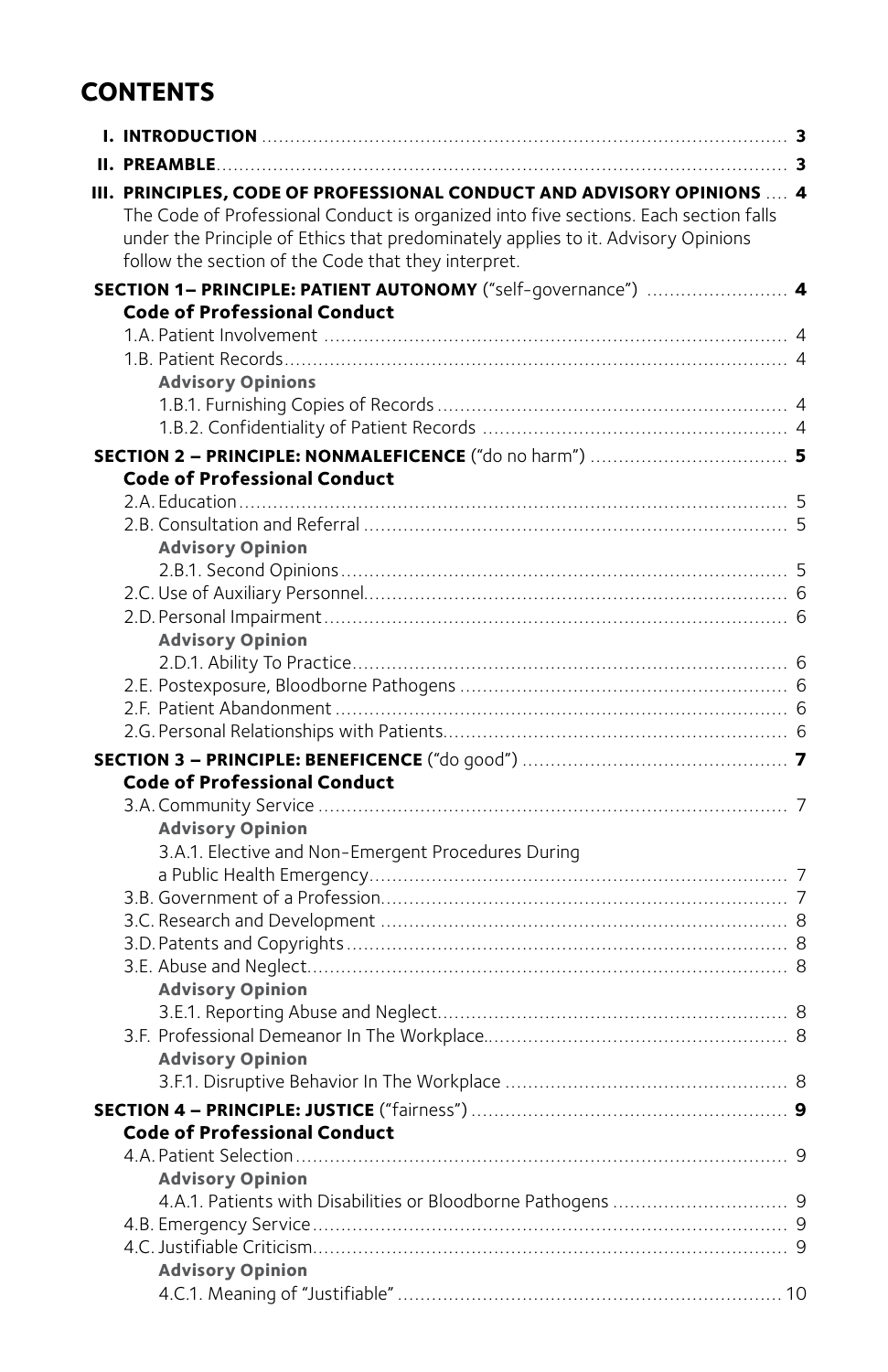| <b>Advisory Opinion</b>                                                          |  |
|----------------------------------------------------------------------------------|--|
|                                                                                  |  |
|                                                                                  |  |
| <b>Advisory Opinion</b>                                                          |  |
|                                                                                  |  |
|                                                                                  |  |
| <b>Code of Professional Conduct</b>                                              |  |
|                                                                                  |  |
| <b>Advisory Opinions</b>                                                         |  |
| 5.A.1. Dental Amalgam and Other Restorative Materials  11                        |  |
|                                                                                  |  |
|                                                                                  |  |
| <b>Advisory Opinions</b>                                                         |  |
|                                                                                  |  |
|                                                                                  |  |
|                                                                                  |  |
|                                                                                  |  |
|                                                                                  |  |
|                                                                                  |  |
|                                                                                  |  |
|                                                                                  |  |
| <b>Advisory Opinions</b>                                                         |  |
|                                                                                  |  |
|                                                                                  |  |
|                                                                                  |  |
|                                                                                  |  |
| <b>Advisory Opinions</b>                                                         |  |
|                                                                                  |  |
|                                                                                  |  |
|                                                                                  |  |
|                                                                                  |  |
|                                                                                  |  |
|                                                                                  |  |
|                                                                                  |  |
| <b>Advisory Opinion</b>                                                          |  |
|                                                                                  |  |
| 5.H. Announcement of Specialization and Limitation of Practice  15               |  |
| <b>Advisory Opinions</b>                                                         |  |
|                                                                                  |  |
| 5.H.2. Specialist Announcement of Credentials In Non-Specialty Interest Areas 16 |  |
|                                                                                  |  |
| <b>Advisory Opinions</b>                                                         |  |
| 5.I.1. General Practitioner Announcement of Credentials                          |  |
|                                                                                  |  |
|                                                                                  |  |
|                                                                                  |  |
|                                                                                  |  |
| V. INDEX                                                                         |  |
|                                                                                  |  |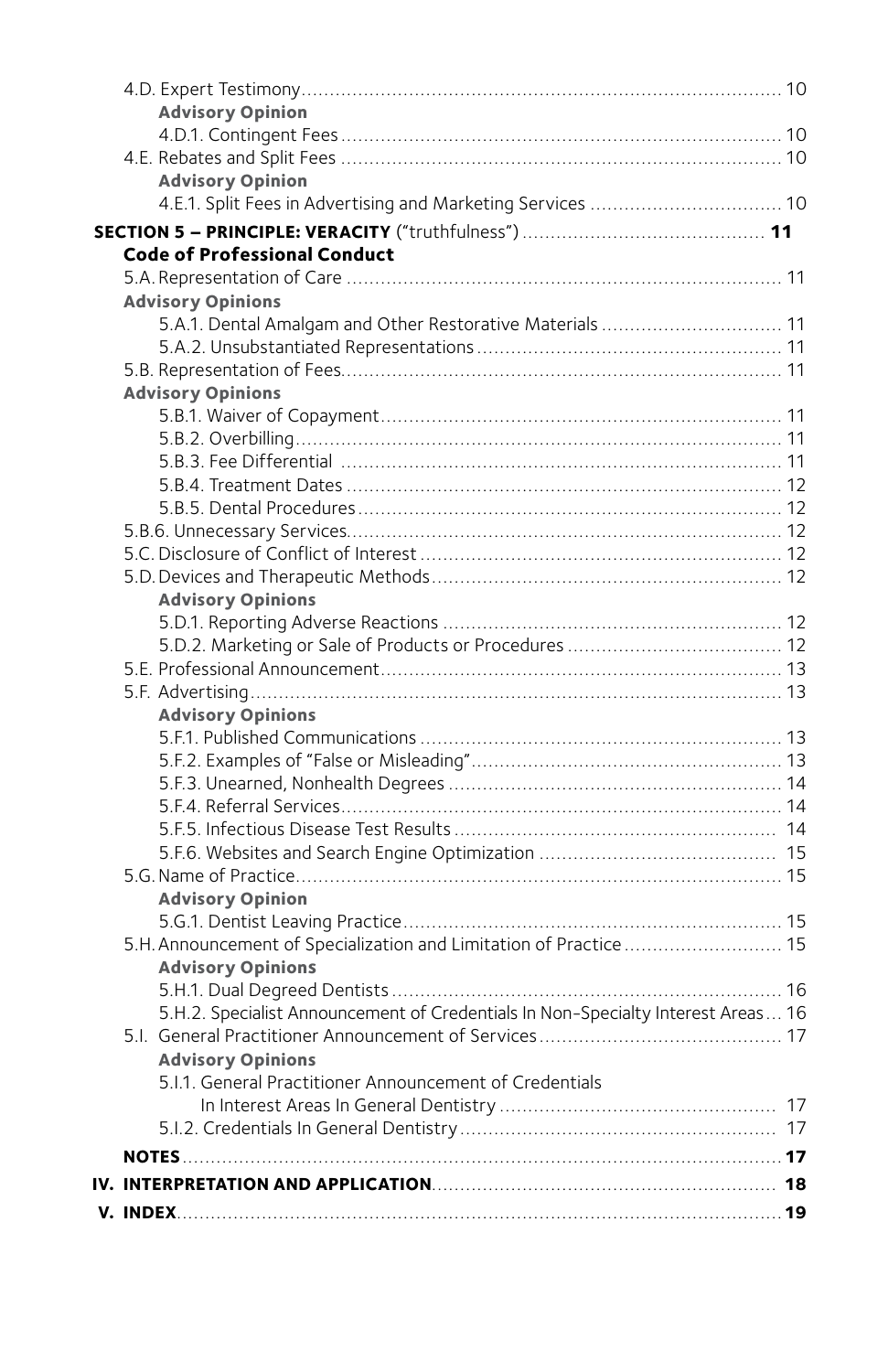#### **I. INTRODUCTION**

The dental profession holds a special position of trust within society. As a consequence, society affords the profession certain privileges that are not available to members of the public-at-large. In return, the profession makes a commitment to society that its members will adhere to high ethical standards of conduct. These standards are embodied in the *ADA Principles of Ethics and Code of Professional Conduct (ADA Code).* The *ADA Code* is, in effect, a written expression of the obligations arising from the implied contract between the dental profession and society.

Members of the ADA voluntarily agree to abide by the *ADA Code* as a condition of membership in the Association. They recognize that continued public trust in the dental profession is based on the commitment of individual dentists to high ethical standards of conduct.

The *ADA Code* has three main components: The **Principles of Ethics**, the **Code of Professional Conduct** and the **Advisory Opinions**.

The **Principles of Ethics** are the aspirational goals of the profession. They provide guidance and offer justification for the *Code of Professional Conduct* and the *Advisory Opinions*. There are five fundamental principles that form the foundation of the *ADA Code:* patient autonomy, nonmaleficence, beneficence, justice and veracity. Principles can overlap each other as well as compete with each other for priority. More than one principle can justify a given element of the *Code of Professional Conduct*. Principles may at times need to be balanced against each other, but, otherwise, they are the profession's firm guideposts.

The **Code of Professional Conduct** is an expression of specific types of conduct that are either required or prohibited. The *Code of Professional Conduct* is a product of the ADA's legislative system. All elements of the *Code of Professional Conduct* result from resolutions that are adopted by the ADA's House of Delegates. The *Code of Professional Conduct* is binding on members of the ADA, and violations may result in disciplinary action.

The **Advisory Opinions** are interpretations that apply the *Code of Professional Conduct* to specific fact situations. They are adopted by the ADA's Council on Ethics, Bylaws and Judicial Affairs to provide guidance to the membership on how the Council might interpret the *Code of Professional Conduct* in a disciplinary proceeding.

The *ADA Code* is an evolving document and by its very nature cannot be a complete articulation of all ethical obligations. The *ADA Code* is the result of an ongoing dialogue between the dental profession and society, and as such, is subject to continuous review.

Although ethics and the law are closely related, they are not the same. Ethical obligations may– and often do –exceed legal duties. In resolving any ethical problem not explicitly covered by the *ADA Code*, dentists should consider the ethical principles, the patient's needs and interests, and any applicable laws.

#### **II. PREAMBLE**

The American Dental Association calls upon dentists to follow high ethical standards which have the benefit of the patient as their primary goal. In recognition of this goal, the education and training of a dentist has resulted in society affording to the profession the privilege and obligation of self-government. To fulfill this privilege, these high ethical standards should be adopted and practiced throughout the dental school educational process and subsequent professional career.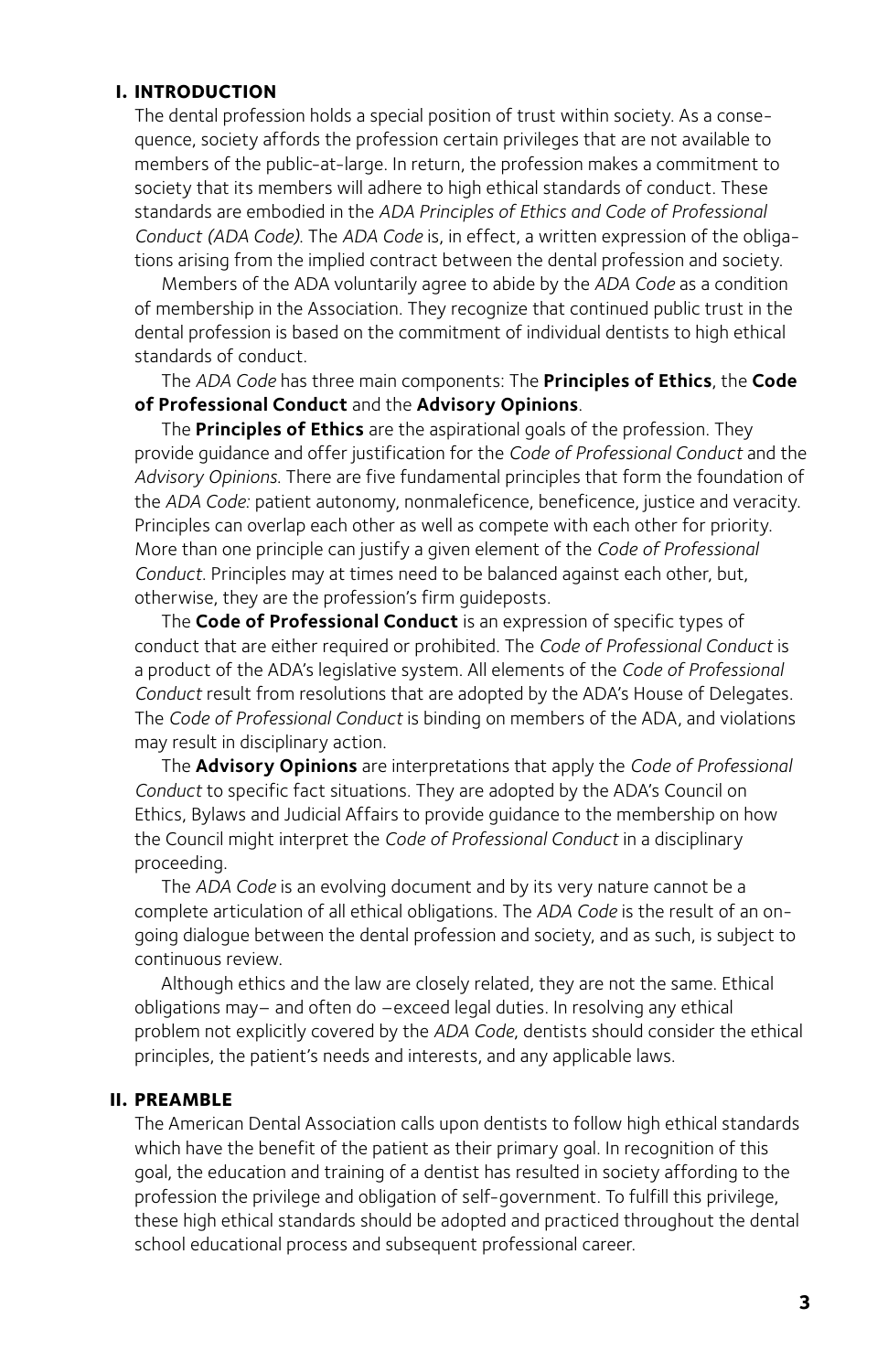The Association believes that dentists should possess not only knowledge, skill and technical competence but also those traits of character that foster adherence to ethical principles. Qualities of honesty, compassion, kindness, integrity, fairness and charity are part of the ethical education of a dentist and practice of dentistry and help to define the true professional. As such, each dentist should share in providing advocacy to and care of the underserved. It is urged that the dentist meet this goal, subject to individual circumstances.

The ethical dentist strives to do that which is right and good. The *ADA Code* is an instrument to help the dentist in this quest.

#### **III. PRINCIPLES, CODE OF PROFESSIONAL CONDUCT AND ADVISORY OPINIONS**

**Section 1 PRINCIPLE: PATIENT AUTONOMY** ("self-governance"). The dentist has a duty to respect the patient's rights to self-determination and confidentiality.

*This principle expresses the concept that professionals have a duty to treat the patient according to the patient's desires, within the bounds of accepted treatment, and to protect the patient's confidentiality. Under this principle, the dentist's primary obligations include involving patients in treatment decisions in a meaningful way, with due consideration being given to the patient's needs, desires and abilities, and safeguarding the patient's privacy.* 

#### **CODE OF PROFESSIONAL CONDUCT**

#### **1.A. PATIENT INVOLVEMENT.**

The dentist should inform the patient of the proposed treatment, and any reasonable alternatives, in a manner that allows the patient to become involved in treatment decisions.

#### **1.B. PATIENT RECORDS.**

Dentists are obliged to safeguard the confidentiality of patient records. Dentists shall maintain patient records in a manner consistent with the protection of the welfare of the patient. Upon request of a patient or another dental practitioner, dentists shall provide any information in accordance with applicable law that will be beneficial for the future treatment of that patient.

#### **ADVISORY OPINIONS**

#### **1.B.1. FURNISHING COPIES OF RECORDS.**

A dentist has the ethical obligation on request of either the patient or the patient's new dentist to furnish in accordance with applicable law, either gratuitously or for nominal cost, such dental records or copies or summaries of them, including dental X-rays or copies of them, as will be beneficial for the future treatment of that patient. This obligation exists whether or not the patient's account is paid in full.

#### **1.B.2. CONFIDENTIALITY OF PATIENT RECORDS.**

The dominant theme in Code Section l.B is the protection of the confidentiality of a patient's records. The statement in this section that relevant information in the records should be released to another dental practitioner assumes that the dentist requesting the information is the patient's present dentist. There may be circumstances where the former dentist has an ethical obligation to inform the present dentist of certain facts. Code Section 1.B assumes that the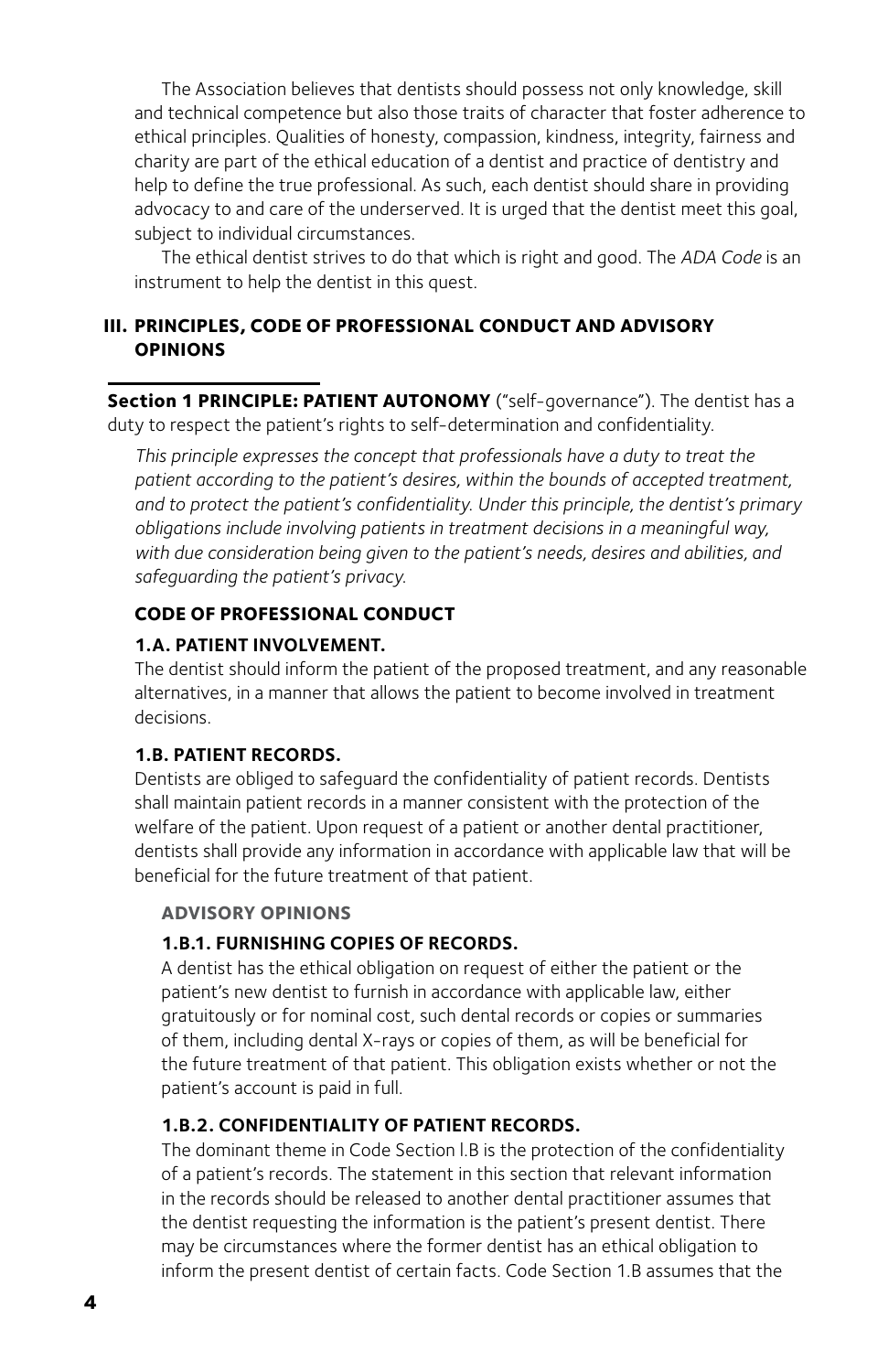dentist releasing relevant information is acting in accordance with applicable law. Dentists should be aware that the laws of the various jurisdictions in the United States are not uniform and some confidentiality laws appear to prohibit the transfer of pertinent information, such as HIV seropositivity. Absent certain knowledge that the laws of the dentist's jurisdiction permit the forwarding of this information, a dentist should obtain the patient's written permission before forwarding health records which contain information of a sensitive nature, such as HIV seropositivity, chemical dependency or sexual preference. If it is necessary for a treating dentist to consult with another dentist or physician with respect to the patient, and the circumstances do not permit the patient to remain anonymous, the treating dentist should seek the permission of the patient prior to the release of data from the patient's records to the consulting practitioner. If the patient refuses, the treating dentist should then contemplate obtaining legal advice regarding the termination of the dentist-patient relationship.

**Section 2 PRINCIPLE: NONMALEFICENCE** ("do no harm"). The dentist has a duty to refrain from harming the patient.

*This principle expresses the concept that professionals have a duty to protect the patient from harm. Under this principle, the dentist's primary obligations include keeping knowledge and skills current, knowing one's own limitations and when to refer to a specialist or other professional, and knowing when and under what circumstances delegation of patient care to auxiliaries is appropriate.*

#### **CODE OF PROFESSIONAL CONDUCT**

#### **2.A. EDUCATION.**

The privilege of dentists to be accorded professional status rests primarily in the knowledge, skill and experience with which they serve their patients and society. All dentists, therefore, have the obligation of keeping their knowledge and skill current.

#### **2.B. CONSULTATION AND REFERRAL.**

Dentists shall be obliged to seek consultation, if possible, whenever the welfare of patients will be safeguarded or advanced by utilizing those who have special skills, knowledge, and experience. When patients visit or are referred to specialists or consulting dentists for consultation:

**1.** The specialists or consulting dentists upon completion of their care shall return the patient, unless the patient expressly reveals a different preference, to the referring dentist, or, if none, to the dentist of record for future care.

**2.** The specialists shall be obliged when there is no referring dentist and upon a completion of their treatment to inform patients when there is a need for further dental care.

#### **ADVISORY OPINION**

#### **2.B.1. SECOND OPINIONS.**

A dentist who has a patient referred by a third party<sup>1</sup> for a "second opinion" regarding a diagnosis or treatment plan recommended by the patient's treating dentist should render the requested second opinion in accordance with this *Code of Ethics*. In the interest of the patient being afforded quality care, the dentist rendering the second opinion should not have a vested interest in the ensuing recommendation.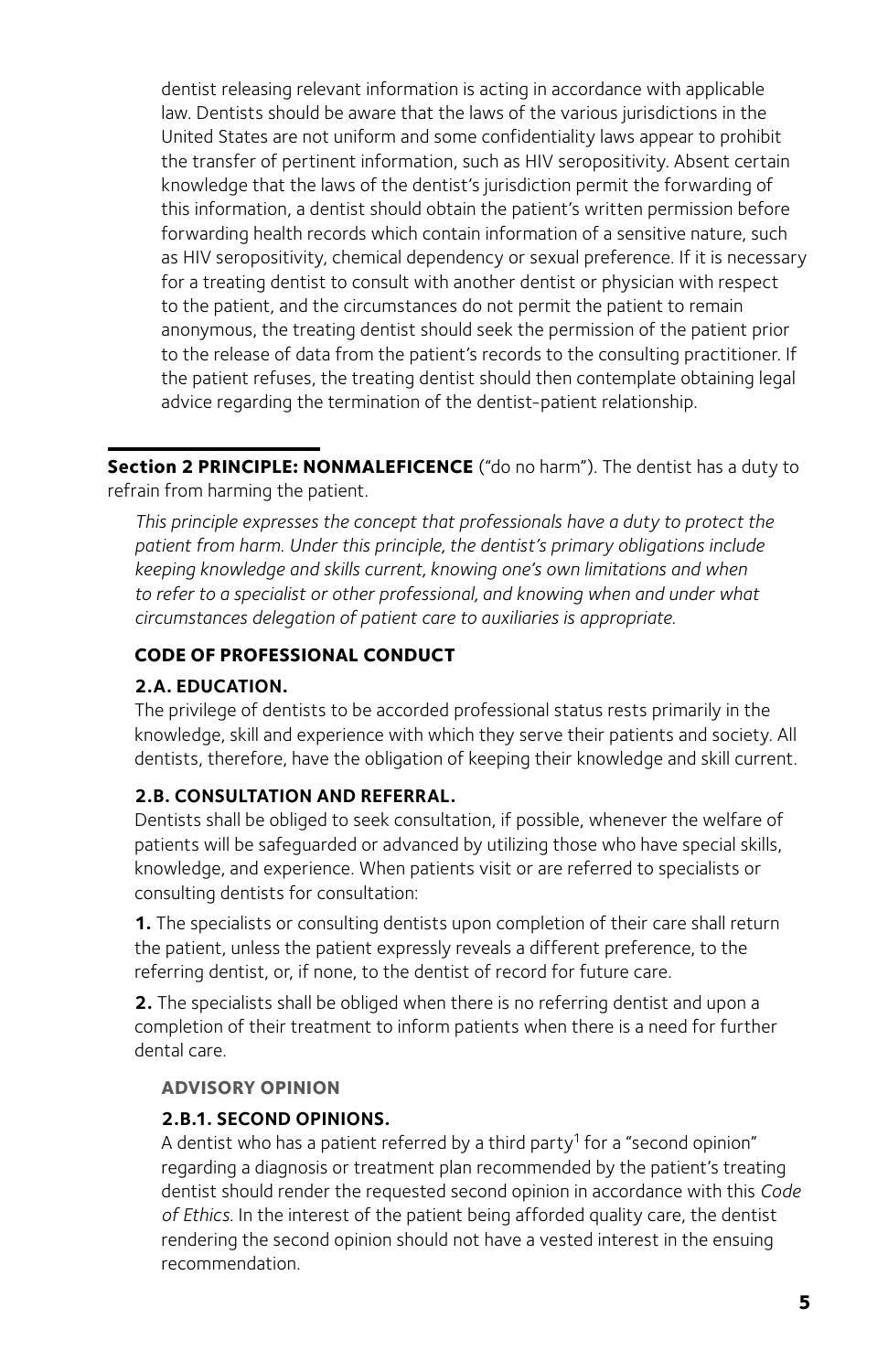#### **2.C. USE OF AUXILIARY PERSONNEL.**

Dentists shall be obliged to protect the health of their patients by only assigning to qualified auxiliaries those duties which can be legally delegated. Dentists shall be further obliged to prescribe and supervise the patient care provided by all auxiliary personnel working under their direction.

#### **2.D. PERSONAL IMPAIRMENT.**

It is unethical for a dentist to practice while abusing controlled substances, alcohol or other chemical agents which impair the ability to practice. All dentists have an ethical obligation to urge chemically impaired colleagues to seek treatment. Dentists with first-hand knowledge that a colleague is practicing dentistry when so impaired have an ethical responsibility to report such evidence to the professional assistance committee of a dental society.

#### **ADVISORY OPINION**

#### **2.D.1. ABILITY TO PRACTICE.**

A dentist who contracts any disease or becomes impaired in any way that might endanger patients or dental staff shall, with consultation and advice from a qualified physician or other authority, limit the activities of practice to those areas that do not endanger patients or dental staff. A dentist who has been advised to limit the activities of his or her practice should monitor the aforementioned disease or impairment and make additional limitations to the activities of the dentist's practice, as indicated.

#### **2.E. POSTEXPOSURE, BLOODBORNE PATHOGENS.**

All dentists, regardless of their bloodborne pathogen status, have an ethical obligation to immediately inform any patient who may have been exposed to blood or other potentially infectious material in the dental office of the need for postexposure evaluation and follow-up and to immediately refer the patient to a qualified health care practitioner who can provide postexposure services. The dentist's ethical obligation in the event of an exposure incident extends to providing information concerning the dentist's own bloodborne pathogen status to the evaluating health care practitioner, if the dentist is the source individual, and to submitting to testing that will assist in the evaluation of the patient. If a staff member or other third person is the source individual, the dentist should encourage that person to cooperate as needed for the patient's evaluation.

#### **2.F. PATIENT ABANDONMENT.**

Once a dentist has undertaken a course of treatment, the dentist should not discontinue that treatment without giving the patient adequate notice and the opportunity to obtain the services of another dentist. Care should be taken that the patient's oral health is not jeopardized in the process.

#### **2.G. PERSONAL RELATIONSHIPS WITH PATIENTS.**

Dentists should avoid interpersonal relationships that could impair their professional judgment or risk the possibility of exploiting the confidence placed in them by a patient.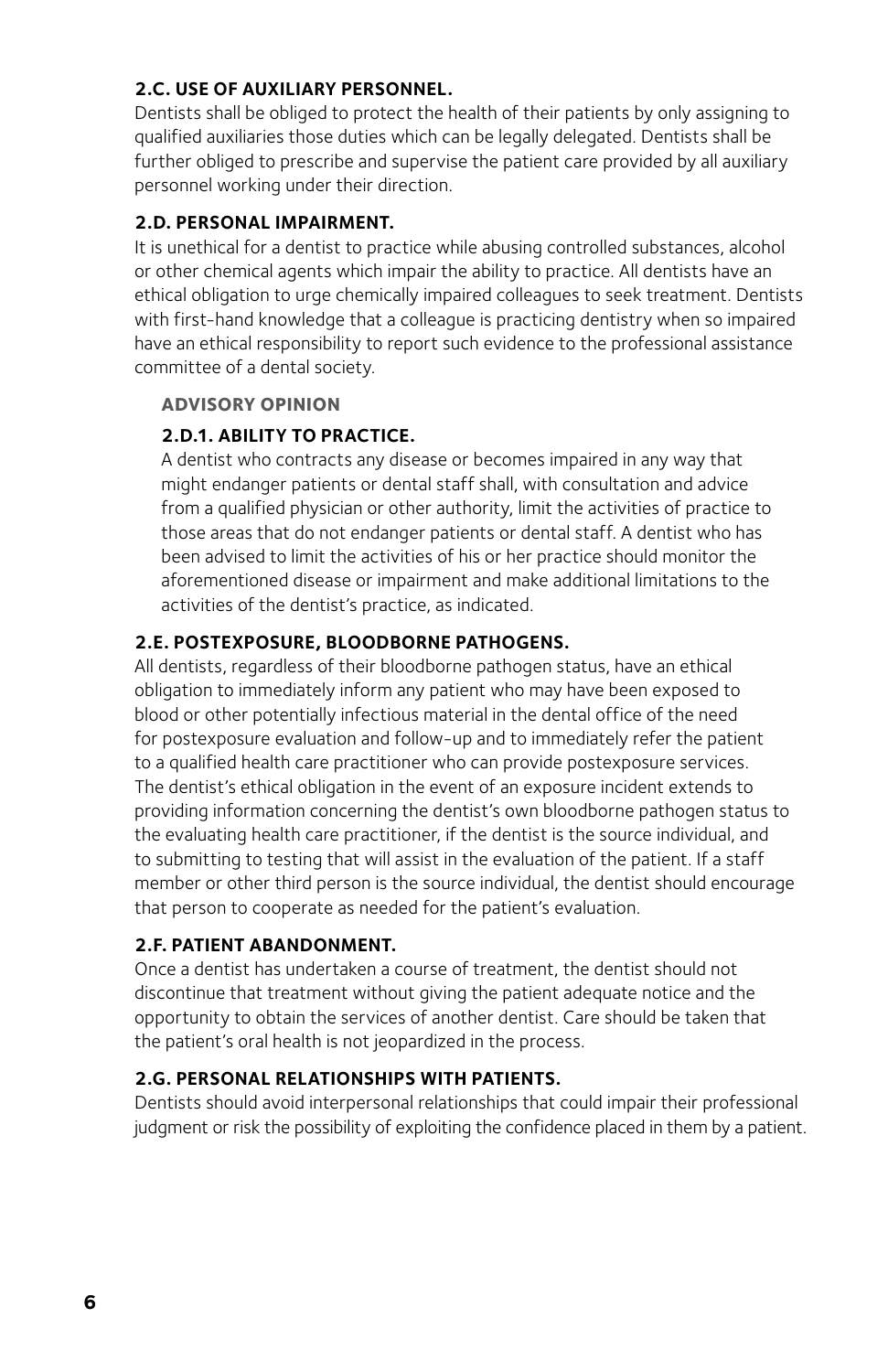**Section 3 PRINCIPLE: BENEFICENCE** ("do good"). The dentist has a duty to promote the patient's welfare.

*This principle expresses the concept that professionals have a duty to act for the benefit of others. Under this principle, the dentist's primary obligation is service to the patient and the public-at-large. The most important aspect of this obligation is the competent and timely delivery of dental care within the bounds of clinical circumstances presented by the patient, with due consideration being given to the needs, desires and values of the patient. The same ethical considerations apply whether the dentist engages in fee-for-service, managed care or some other practice arrangement. Dentists may choose to enter into contracts governing the provision of care to a group of patients; however, contract obligations do not excuse dentists from their ethical duty to put the patient's welfare first.* 

#### **CODE OF PROFESSIONAL CONDUCT**

#### **3.A. COMMUNITY SERVICE.**

Since dentists have an obligation to use their skills, knowledge and experience for the improvement of the dental health of the public and are encouraged to be leaders in their community, dentists in such service shall conduct themselves in such a manner as to maintain or elevate the esteem of the profession.

#### **ADVISORY OPINION**

#### **3.A.1. ELECTIVE AND NON-EMERGENT PROCEDURES DURING A PUBLIC HEALTH EMERGENCY.**

Dentists have ethical obligations to provide care for patients and also serve the public at large. Typically, these obligations are interrelated. Dentists are able to provide oral health care for patients according to the patient's desires and wishes, so long as the treatment is within the scope of what is deemed acceptable care without causing the patient harm or impacting the public. During public health crises or emergencies, however, the dentist's ethical obligation to the public may supersede the dentist's ethical obligations to individual patients. This may occur, for example, when a communicable disease causes individual patients who undergo treatment and/or the public to be exposed to elevated health risks. During the time of a public health emergency, therefore, dentists should balance the competing ethical obligations to individual patients and the public. If, for example, a patient requests an elective or non-emergent procedure during a public health crisis, the dentist should weigh the risk to the patient and the public from performing that procedure during the public health emergency, postponing such treatment if, in the dentist's judgment, the risk of harm to the patient and/ or the public is elevated and cannot be suitably mitigated. If, however, the patient presents with an urgent or emergent condition necessitating treatment to prevent or eliminate infection or to preserve the structure and function of teeth or orofacial hard and soft tissues, the weighing of the dentist's competing ethical obligations may result in moving forward with the treatment of the patient.

#### **3.B. GOVERNMENT OF A PROFESSION.**

Every profession owes society the responsibility to regulate itself. Such regulation is achieved largely through the influence of the professional societies. All dentists, therefore, have the dual obligation of making themselves a part of a professional society and of observing its rules of ethics.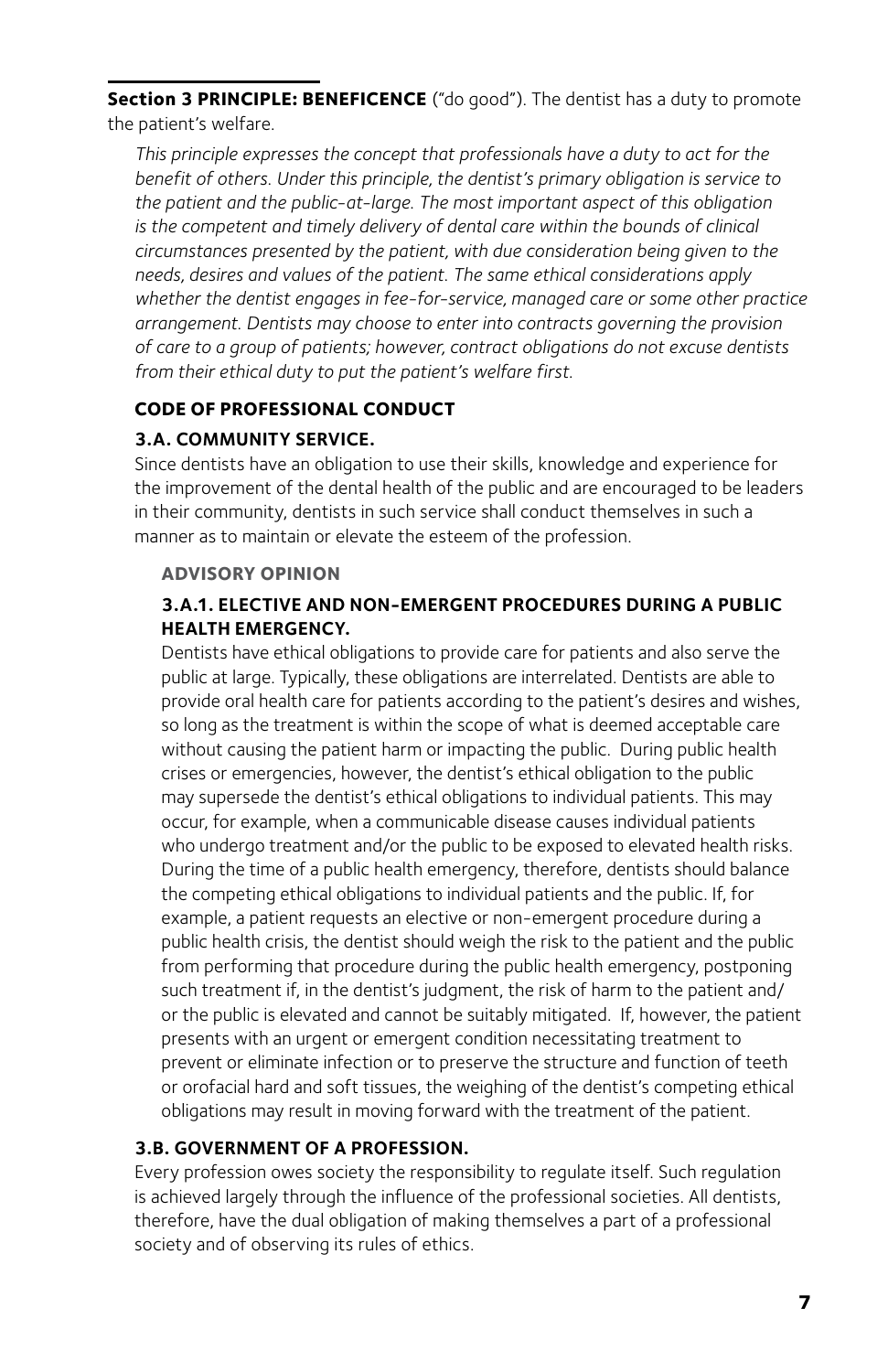#### **3.C. RESEARCH AND DEVELOPMENT.**

Dentists have the obligation of making the results and benefits of their investigative efforts available to all when they are useful in safeguarding or promoting the health of the public.

#### **3.D. PATENTS AND COPYRIGHTS.**

Patents and copyrights may be secured by dentists provided that such patents and copyrights shall not be used to restrict research or practice.

#### **3.E. ABUSE AND NEGLECT.**

Dentists shall be obliged to become familiar with the signs of abuse and neglect and to report suspected cases to the proper authorities, consistent with state laws.

#### **ADVISORY OPINION**

#### **3.E.1. REPORTING ABUSE AND NEGLECT.**

The public and the profession are best served by dentists who are familiar with identifying the signs of abuse and neglect and knowledgeable about the appropriate intervention resources for all populations.

 A dentist's ethical obligation to identify and report the signs of abuse and neglect is, at a minimum, to be consistent with a dentist's legal obligation in the jurisdiction where the dentist practices. Dentists, therefore, are ethically obliged to identify and report suspected cases of abuse and neglect to the same extent as they are legally obliged to do so in the jurisdiction where they practice. Dentists have a concurrent ethical obligation to respect an adult patient's right to self-determination and confidentiality and to promote the welfare of all patients. Care should be exercised to respect the wishes of an adult patient who asks that a suspected case of abuse and/or neglect not be reported, where such a report is not mandated by law. With the patient's permission, other possible solutions may be sought.

 Dentists should be aware that jurisdictional laws vary in their definitions of abuse and neglect, in their reporting requirements and the extent to which immunity is granted to good faith reporters. The variances may raise potential legal and other risks that should be considered, while keeping in mind the duty to put the welfare of the patient first. Therefore a dentist's ethical obligation to identify and report suspected cases of abuse and neglect can vary from one jurisdiction to another.

 Dentists are ethically obligated to keep current their knowledge of both identifying abuse and neglect and reporting it in the jurisdiction(s) where they practice.

#### **3.F. PROFESSIONAL DEMEANOR IN THE WORKPLACE.**

Dentists have the obligation to provide a workplace environment that supports respectful and collaborative relationships for all those involved in oral health care.

#### **ADVISORY OPINION**

#### **3.F.1. DISRUPTIVE BEHAVIOR IN THE WORKPLACE.**

Dentists are the leaders of the oral healthcare team. As such, their behavior in the workplace is instrumental in establishing and maintaining a practice environment that supports the mutual respect, good communication, and high levels of collaboration among team members required to optimize the quality of patient care provided. Dentists who engage in disruptive behavior in the workplace risk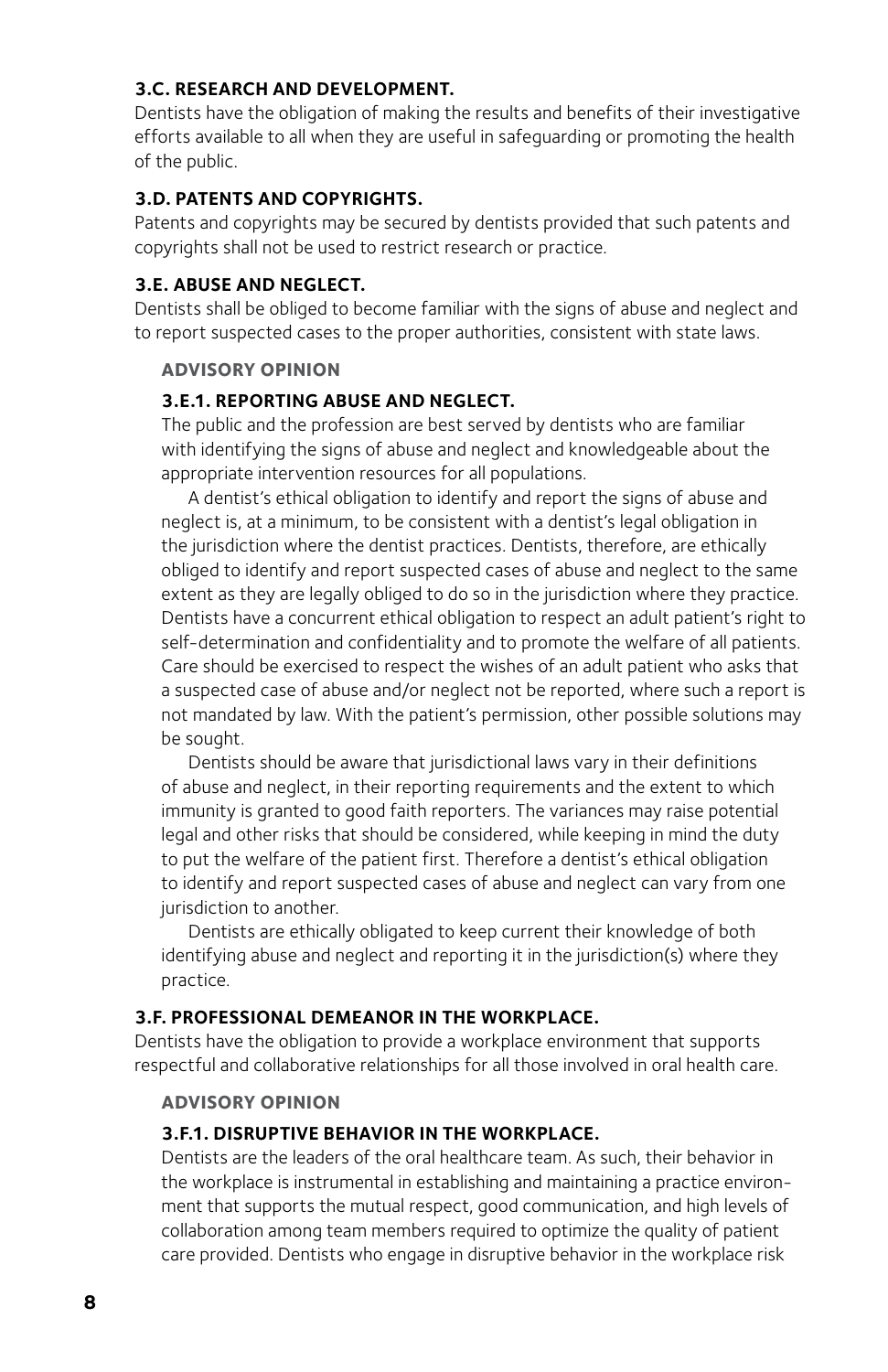undermining professional relationships among team members, decreasing the quality of patient care provided, and undermining the public's trust and confidence in the profession.

**Section 4 PRINCIPLE: JUSTICE** ("fairness"). The dentist has a duty to treat people fairly.

*This principle expresses the concept that professionals have a duty to be fair in their dealings with patients, colleagues and society. Under this principle, the dentist's primary obligations include dealing with people justly and delivering dental care without prejudice. In its broadest sense, this principle expresses the concept that the dental profession should actively seek allies throughout society on specific activities that will help improve access to care for all.*

#### **CODE OF PROFESSIONAL CONDUCT**

#### **4.A. PATIENT SELECTION.**

While dentists, in serving the public, may exercise reasonable discretion in selecting patients for their practices, dentists shall not refuse to accept patients into their practice or deny dental service to patients because of the patient's race, creed, color, gender, sexual orientation, gender identity, national origin or disability.

#### **ADVISORY OPINION**

#### **4.A.1. PATIENTS WITH DISABILITIES OR BLOODBORNE PATHOGENS.**

As is the case with all patients, when considering the treatment of patients with a physical, intellectual or developmental disability or disabilities, including patients infected with Human Immunodeficiency Virus, Hepatitis B Virus, Hepatitis C Virus or another bloodborne pathogen, or are otherwise medically compromised, the individual dentist should determine if he or she has the need of another's skills, knowledge, equipment or expertise, and if so, consultation or referral pursuant to Section 2.B hereof is indicated. Decisions regarding the type of dental treatment provided, or referrals made or suggested, should be made on the same basis as they are made with other patients. The dentist should also determine, after consultation with the patient's physician, if appropriate, if the patient's health status would be significantly compromised by the provision of dental treatment.

#### **4.B. EMERGENCY SERVICE.**

Dentists shall be obliged to make reasonable arrangements for the emergency care of their patients of record. Dentists shall be obliged when consulted in an emergency by patients not of record to make reasonable arrangements for emergency care. If treatment is provided, the dentist, upon completion of treatment, is obliged to return the patient to his or her regular dentist unless the patient expressly reveals a different preference.

#### **4.C. JUSTIFIABLE CRITICISM.**

Dentists shall be obliged to report to the appropriate reviewing agency as determined by the local component or constituent society instances of gross or continual faulty treatment by other dentists. Patients should be informed of their present oral health status without disparaging comment about prior services. Dentists issuing a public statement with respect to the profession shall have a reasonable basis to believe that the comments made are true.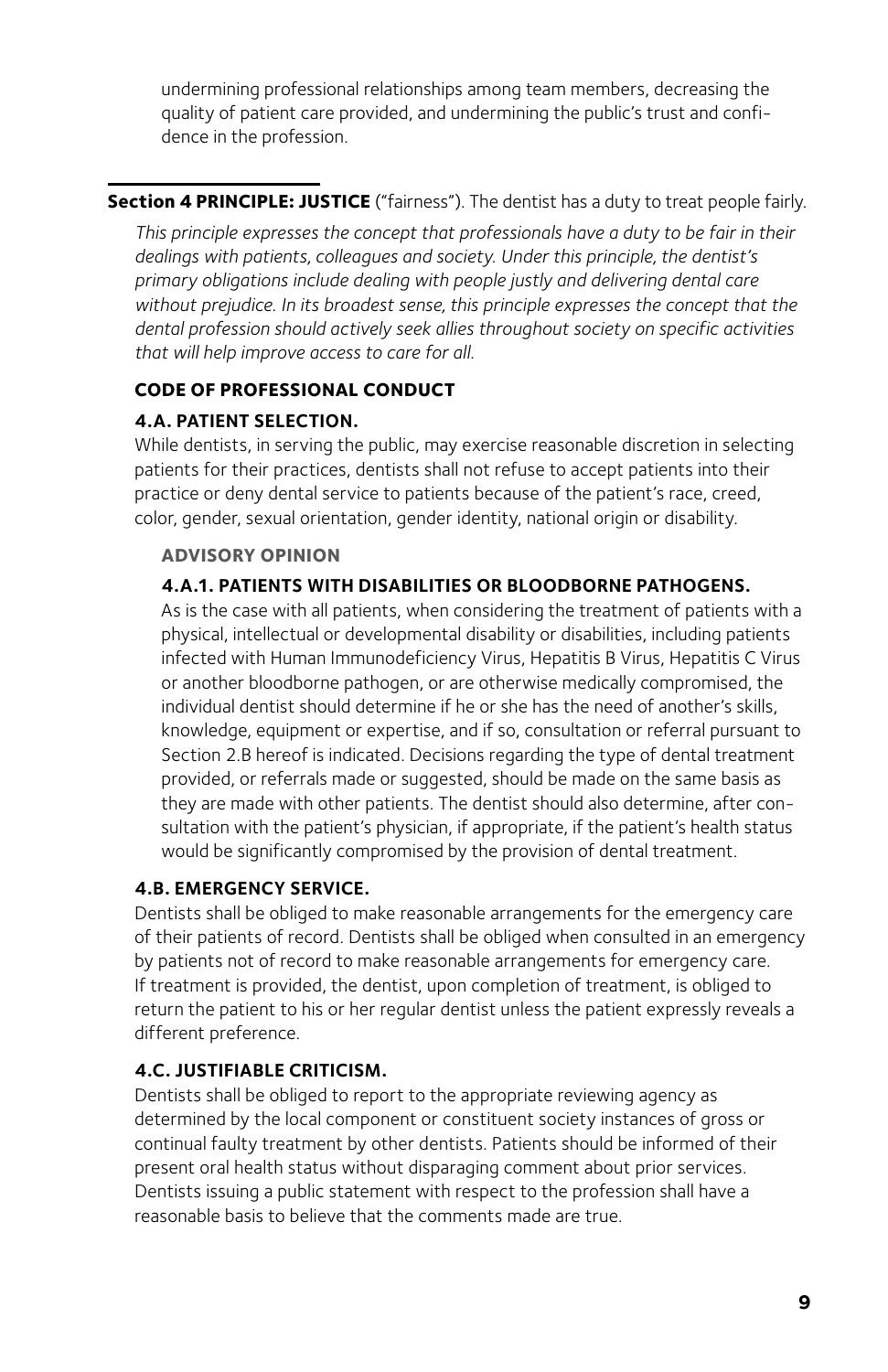#### **ADVISORY OPINION**

#### **4.C.1. MEANING OF "JUSTIFIABLE."**

Patients are dependent on the expertise of dentists to know their oral health status. Therefore, when informing a patient of the status of his or her oral health, the dentist should exercise care that the comments made are truthful, informed and justifiable. This should, if possible, involve consultation with the previous treating dentist(s), in accordance with applicable law, to determine under what circumstances and conditions the treatment was performed. A difference of opinion as to preferred treatment should not be communicated to the patient in a manner which would unjustly imply mistreatment. There will necessarily be cases where it will be difficult to determine whether the comments made are justifiable. Therefore, this section is phrased to address the discretion of dentists and advises against unknowing or unjustifiable disparaging statements against another dentist. However, it should be noted that, where comments are made which are not supportable and therefore unjustified, such comments can be the basis for the institution of a disciplinary proceeding against the dentist making such statements.

#### **4.D. EXPERT TESTIMONY.**

Dentists may provide expert testimony when that testimony is essential to a just and fair disposition of a judicial or administrative action.

#### **ADVISORY OPINION**

#### **4.D.1. CONTINGENT FEES.**

It is unethical for a dentist to agree to a fee contingent upon the favorable outcome of the litigation in exchange for testifying as a dental expert.

#### **4.E. REBATES AND SPLIT FEES.**

Dentists shall not accept or tender "rebates" or "split fees."

#### **ADVISORY OPINION**

#### **4.E.1. SPLIT FEES IN ADVERTISING AND MARKETING SERVICES.**

The prohibition against a dentist's accepting or tendering rebates or split fees applies to business dealings between dentists and any third party, not just other dentists. Thus, a dentist who pays for advertising or marketing services by sharing a specified portion of the professional fees collected from prospective or actual patients with the vendor providing the advertising or marketing services is engaged in fee splitting. The prohibition against fee splitting is also applicable to the marketing of dental treatments or procedures via "social coupons" if the business arrangement between the dentist and the concern providing the marketing services for that treatment or those procedures allows the issuing company to collect the fee from the prospective patient, retain a defined percentage or portion of the revenue collected as payment for the coupon marketing service provided to the dentist and remit to the dentist the remainder of the amount collected.

Dentists should also be aware that the laws or regulations in their jurisdictions may contain provisions that impact the division of revenue collected from prospective patients between a dentist and a third party to pay for advertising or marketing services.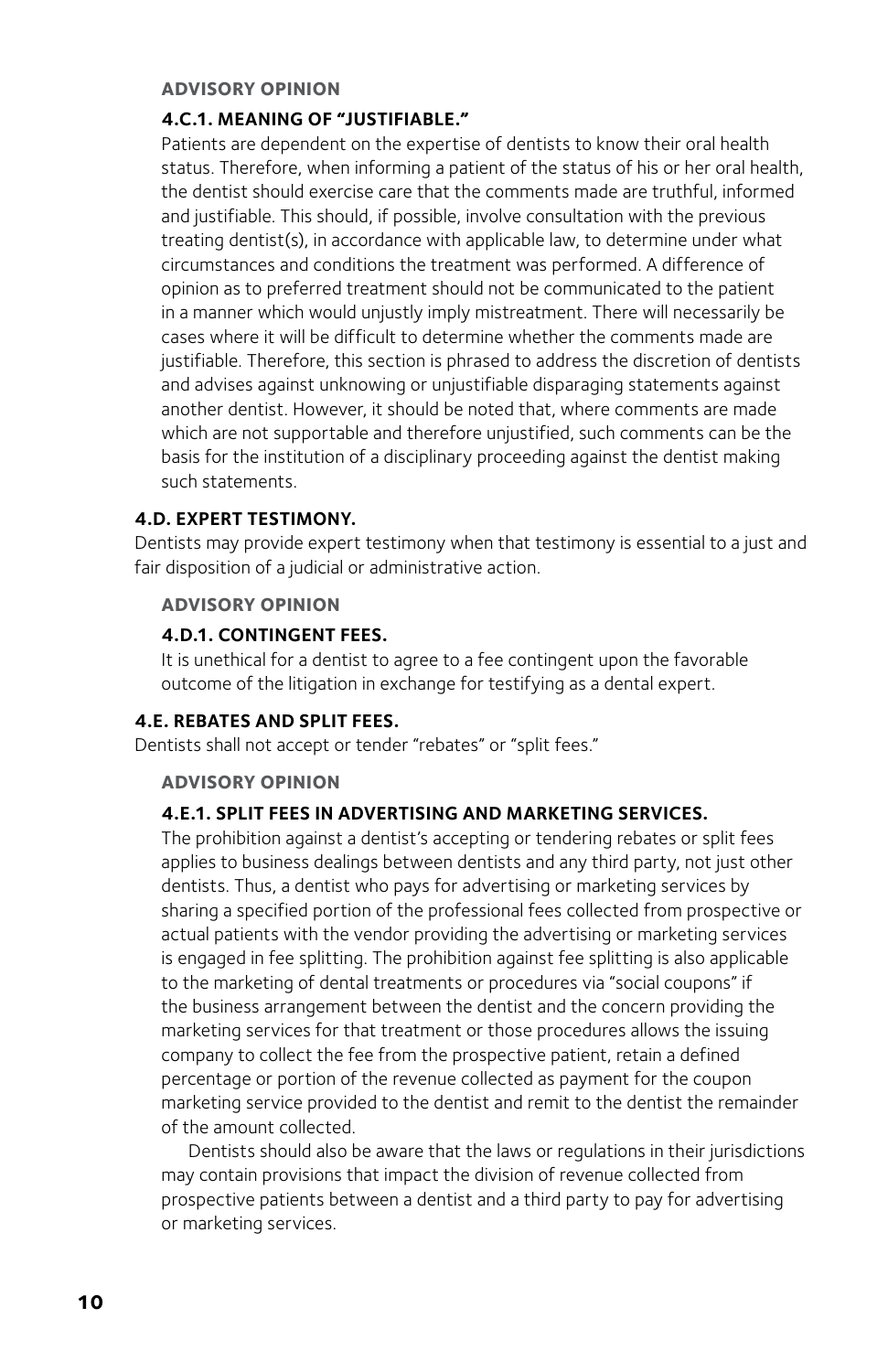**Section 5 PRINCIPLE: VERACITY** ("truthfulness"). The dentist has a duty to communicate truthfully.

*This principle expresses the concept that professionals have a duty to be honest and trustworthy in their dealings with people. Under this principle, the dentist's primary obligations include respecting the position of trust inherent in the dentist-patient relationship, communicating truthfully and without deception, and maintaining intellectual integrity.* 

#### **CODE OF PROFESSIONAL CONDUCT 5.A. REPRESENTATION OF CARE.**

Dentists shall not represent the care being rendered to their patients in a false or misleading manner.

#### **ADVISORY OPINIONS**

#### **5.A.1. DENTAL AMALGAM AND OTHER RESTORATIVE MATERIALS.**

Based on current scientific data, the ADA has determined that the removal of amalgam restorations from the non-allergic patient for the alleged purpose of removing toxic substances from the body, when such treatment is performed solely at the recommendation of the dentist, is improper and unethical. The same principle of veracity applies to the dentist's recommendation concerning the removal of any dental restorative material.

#### **5.A.2. UNSUBSTANTIATED REPRESENTATIONS.**

A dentist who represents that dental treatment or diagnostic techniques recommended or performed by the dentist has the capacity to diagnose, cure or alleviate diseases, infections or other conditions, when such representations are not based upon accepted scientific knowledge or research, is acting unethically.

#### **5.B. REPRESENTATION OF FEES.**

Dentists shall not represent the fees being charged for providing care in a false or misleading manner.

#### **ADVISORY OPINIONS**

#### **5.B.1. WAIVER OF COPAYMENT.**

A dentist who accepts a third party<sup>1</sup> payment under a copayment plan as payment in full without disclosing to the third party<sup>1</sup> that the patient's payment portion will not be collected, is engaged in overbilling. The essence of this ethical impropriety is deception and misrepresentation; an overbilling dentist makes it appear to the third party<sup>1</sup> that the charge to the patient for services rendered is higher than it actually is.

#### **5.B.2. OVERBILLING.**

It is unethical for a dentist to increase a fee to a patient solely because the patient is covered under a dental benefits plan.

#### **5.B.3. FEE DIFFERENTIAL.**

The fee for a patient without dental benefits shall be considered a dentist's full fee.<sup>2</sup> This is the fee that should be represented to all benefit carriers regardless of any negotiated fee discount. Payments accepted by a dentist under a governmentally funded program, a component or constituent dental societysponsored access program, or a participating agreement entered into under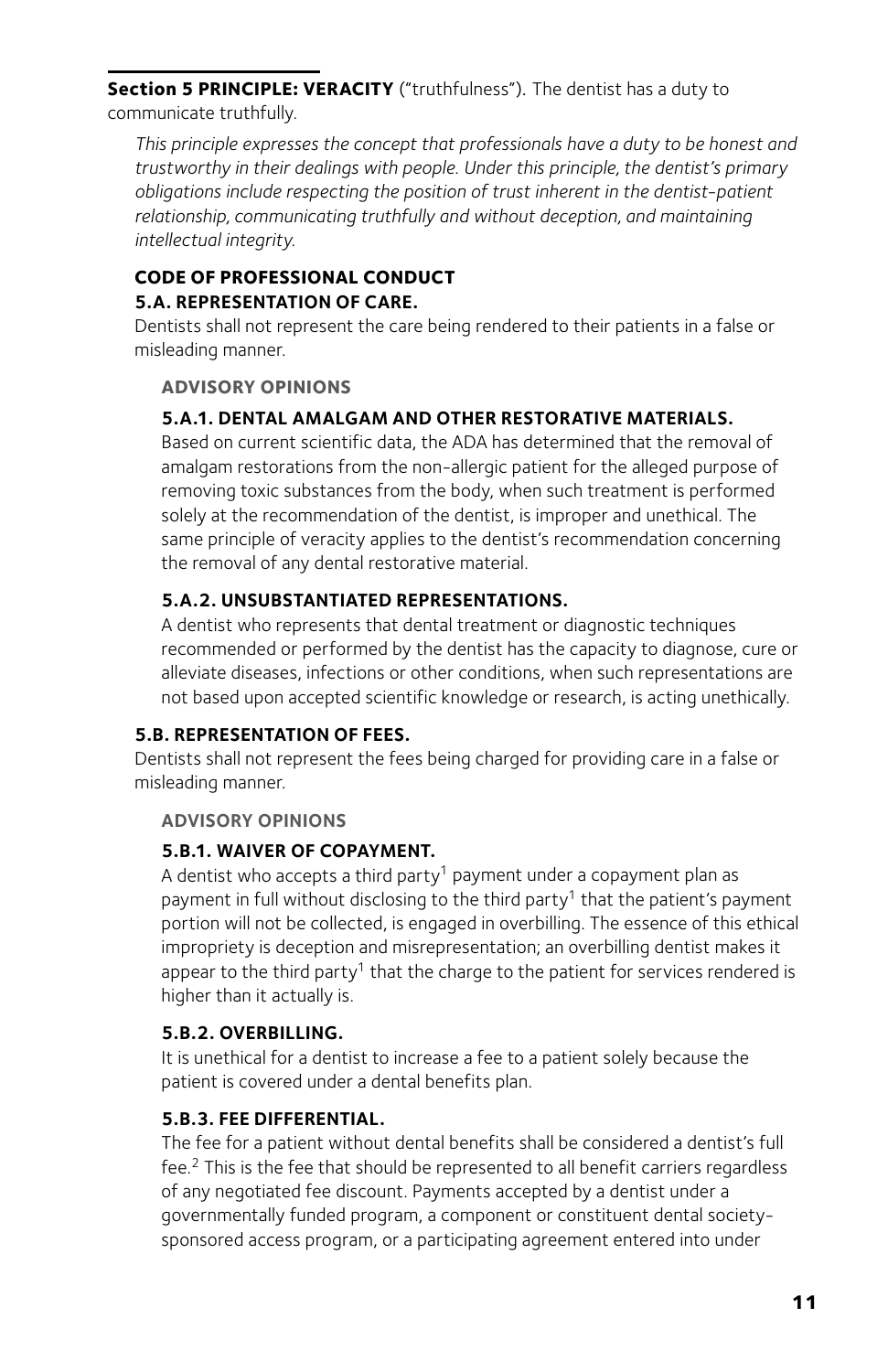a program with a third party shall not be considered or construed as evidence of overbilling in determining whether a charge to a patient, or to another third party<sup>1</sup> in behalf of a patient not covered under any of the aforecited programs constitutes overbilling under this section of the *Code*.

#### **5.B.4. TREATMENT DATES.**

A dentist who submits a claim form to a third party<sup>1</sup> reporting incorrect treatment dates for the purpose of assisting a patient in obtaining benefits under a dental plan, which benefits would otherwise be disallowed, is engaged in making an unethical, false or misleading representation to such third party.<sup>1</sup>

#### **5.B.5. DENTAL PROCEDURES.**

A dentist who incorrectly describes on a third party<sup>1</sup> claim form a dental procedure in order to receive a greater payment or reimbursement or incorrectly makes a non-covered procedure appear to be a covered procedure on such a claim form is engaged in making an unethical, false or misleading representation to such third party.<sup>1</sup>

#### **5.B.6. UNNECESSARY SERVICES.**

A dentist who recommends or performs unnecessary dental services or procedures is engaged in unethical conduct. The dentist's ethical obligation in this matter applies regardless of the type of practice arrangement or contractual obligations in which he or she provides patient care.

#### **5.C. DISCLOSURE OF CONFLICT OF INTEREST.**

A dentist who presents educational or scientific information in an article, seminar or other program shall disclose to the readers or participants any monetary or other special interest the dentist may have with a company whose products are promoted or endorsed in the presentation. Disclosure shall be made in any promotional material and in the presentation itself.

#### **5.D. DEVICES AND THERAPEUTIC METHODS.**

Except for formal investigative studies, dentists shall be obliged to prescribe, dispense, or promote only those devices, drugs and other agents whose complete formulae are available to the dental profession. Dentists shall have the further obligation of not holding out as exclusive any device, agent, method or technique if that representation would be false or misleading in any material respect.

#### **ADVISORY OPINIONS**

#### **5.D.1. REPORTING ADVERSE REACTIONS.**

A dentist who suspects the occurrence of an adverse reaction to a drug or dental device has an obligation to communicate that information to the broader medical and dental community, including, in the case of a serious adverse event, the Food and Drug Administration (FDA).

#### **5.D.2. MARKETING OR SALE OF PRODUCTS OR PROCEDURES.**

Dentists who, in the regular conduct of their practices, engage in or employ auxiliaries in the marketing or sale of products or procedures to their patients must take care not to exploit the trust inherent in the dentist-patient relationship for their own financial gain. Dentists should not induce their patients to purchase products or undergo procedures by misrepresenting the product's value, the necessity of the procedure or the dentist's professional expertise in recommending the product or procedure.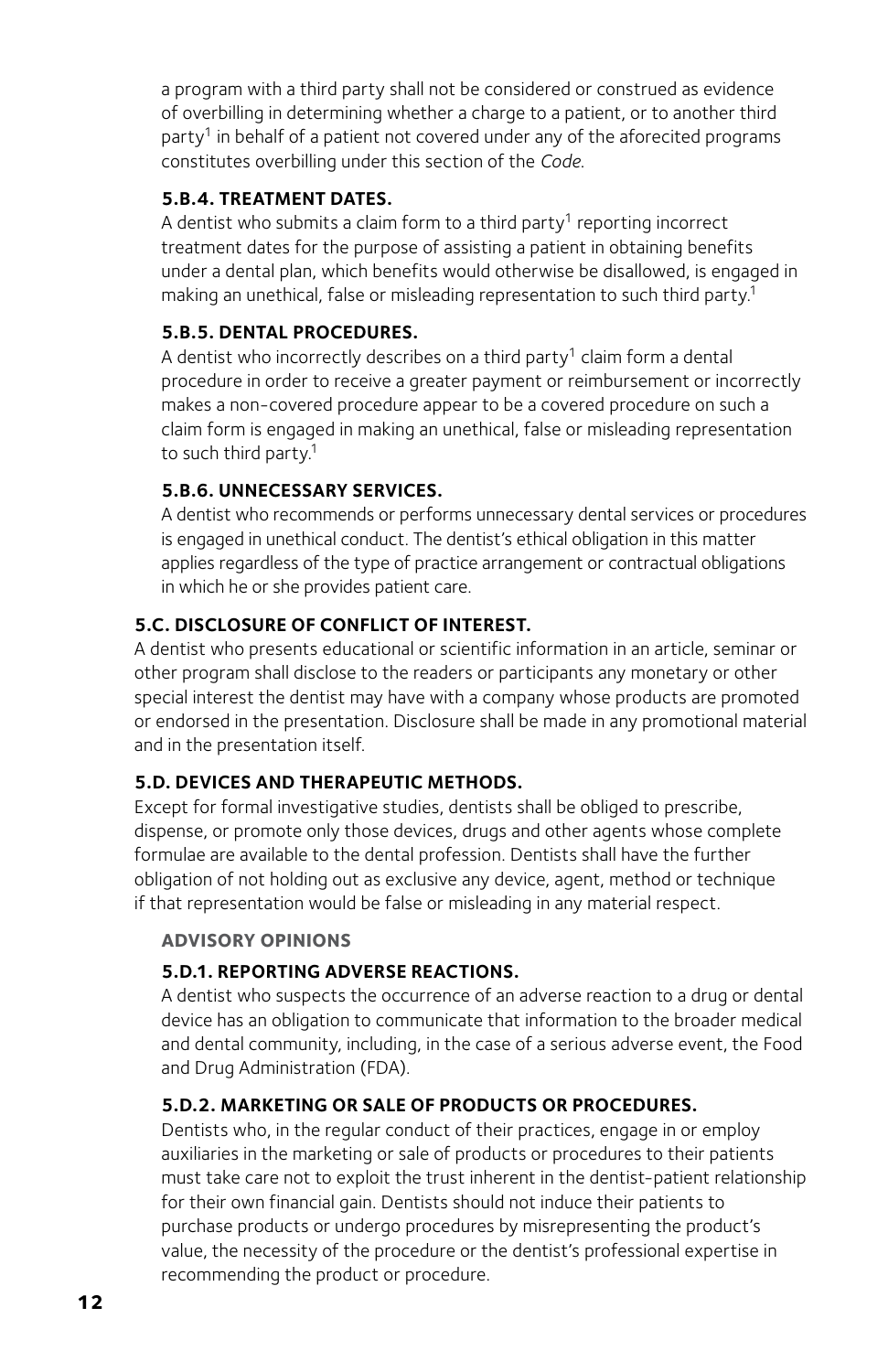In the case of a health-related product, it is not enough for the dentist to rely on the manufacturer's or distributor's representations about the product's safety and efficacy. The dentist has an independent obligation to inquire into the truth and accuracy of such claims and verify that they are founded on accepted scientific knowledge or research.

Dentists should disclose to their patients all relevant information the patient needs to make an informed purchase decision, including whether the product is available elsewhere and whether there are any financial incentives for the dentist to recommend the product that would not be evident to the patient.

#### **5.E. PROFESSIONAL ANNOUNCEMENT.**

In order to properly serve the public, dentists should represent themselves in a manner that contributes to the esteem of the profession. Dentists should not misrepresent their training and competence in any way that would be false or misleading in any material respect.<sup>3</sup>

#### **5.F. ADVERTISING.**

Although any dentist may advertise, no dentist shall advertise or solicit patients in any form of communication in a manner that is false or misleading in any material respect.3 

#### **ADVISORY OPINIONS**

#### **5.F.1. PUBLISHED COMMUNICATIONS.**

If a dental health article, message or newsletter is published in print or electronic media under a dentist's byline to the public without making truthful disclosure of the source and authorship or is designed to give rise to questionable expectations for the purpose of inducing the public to utilize the services of the sponsoring dentist, the dentist is engaged in making a false or misleading representation to the public in a material respect.<sup>3</sup>

#### **5.F.2. EXAMPLES OF "FALSE OR MISLEADING."**

The following examples are set forth to provide insight into the meaning of the term "false or misleading in a material respect."<sup>3</sup> These examples are not meant to be all-inclusive. Rather, by restating the concept in alternative language and giving general examples, it is hoped that the membership will gain a better understanding of the term. With this in mind, statements shall be avoided which would: a) contain a material misrepresentation of fact, b) omit a fact necessary to make the statement considered as a whole not materially misleading, c) be intended or be likely to create an unjustified expectation about results the dentist can achieve, and d) contain a material, objective representation, whether express or implied, that the advertised services are superior in quality to those of other dentists, if that representation is not subject to reasonable substantiation.

Subjective statements about the quality of dental services can also raise ethical concerns. In particular, statements of opinion may be misleading if they are not honestly held, if they misrepresent the qualifications of the holder, or the basis of the opinion, or if the patient reasonably interprets them as implied statements of fact. Such statements will be evaluated on a case by case basis, considering how patients are likely to respond to the impression made by the advertisement as a whole. The fundamental issue is whether the advertisement, taken as a whole, is false or misleading in a material respect.<sup>3</sup>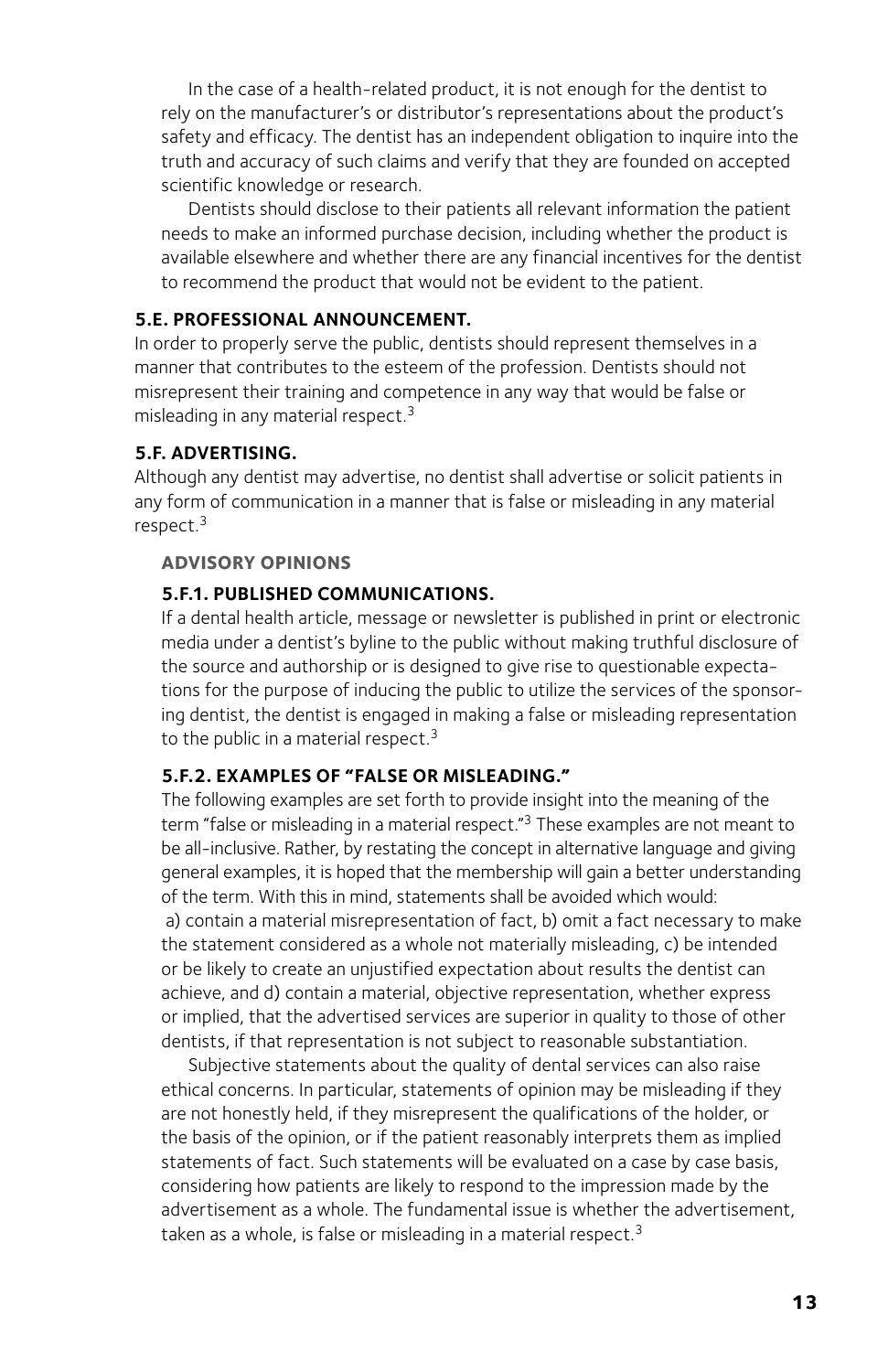#### **5.F.3. UNEARNED, NONHEALTH DEGREES.**

A dentist may use the title Doctor or Dentist, D.D.S., D.M.D. or any additional earned, advanced academic degrees in health service areas in an announcement to the public. The announcement of an unearned academic degree may be misleading because of the likelihood that it will indicate to the public the attainment of specialty or diplomate status.

For purposes of this advisory opinion, an unearned academic degree is one which is awarded by an educational institution not accredited by a generally recognized accrediting body or is an honorary degree.

The use of a nonhealth degree in an announcement to the public may be a representation which is misleading because the public is likely to assume that any degree announced is related to the qualifications of the dentist as a practitioner.

Some organizations grant dentists fellowship status as a token of membership in the organization or some other form of voluntary association. The use of such fellowships in advertising to the general public may be misleading because of the likelihood that it will indicate to the public attainment of education or skill in the field of dentistry.

Generally, unearned or nonhealth degrees and fellowships that designate association, rather than attainment, should be limited to scientific papers and curriculum vitae. In all instances, state law should be consulted. In any review by the council of the use of designations in advertising to the public, the council will apply the standard of whether the use of such is false or misleading in a material respect<sup>3</sup>

#### **5.F.4. REFERRAL SERVICES.**

There are two basic types of referral services for dental care: not-for-profit and the commercial. The not-for-profit is commonly organized by dental societies or community services. It is open to all qualified practitioners in the area served. A fee is sometimes charged the practitioner to be listed with the service. A fee for such referral services is for the purpose of covering the expenses of the service and has no relation to the number of patients referred. In contrast, some commercial referral services restrict access to the referral service to a limited number of dentists in a particular geographic area. Prospective patients calling the service may be referred to a single subscribing dentist in the geographic area and the respective dentist billed for each patient referred. Commercial referral services often advertise to the public stressing that there is no charge for use of the service and the patient may not be informed of the referral fee paid by the dentist. There is a connotation to such advertisements that the referral that is being made is in the nature of a public service. A dentist is allowed to pay for any advertising permitted by the *Code*, but is generally not permitted to make payments to another person or entity for the referral of a patient for professional services. While the particular facts and circumstances relating to an individual commercial referral service will vary, the council believes that the aspects outlined above for commercial referral services violate the *Code* in that it constitutes advertising which is false or misleading in a material respect and violates the prohibitions in the *Code* against fee splitting.<sup>3</sup>

#### **5.F.5. INFECTIOUS DISEASE TEST RESULTS.**

An advertisement or other communication intended to solicit patients which omits a material fact or facts necessary to put the information conveyed in the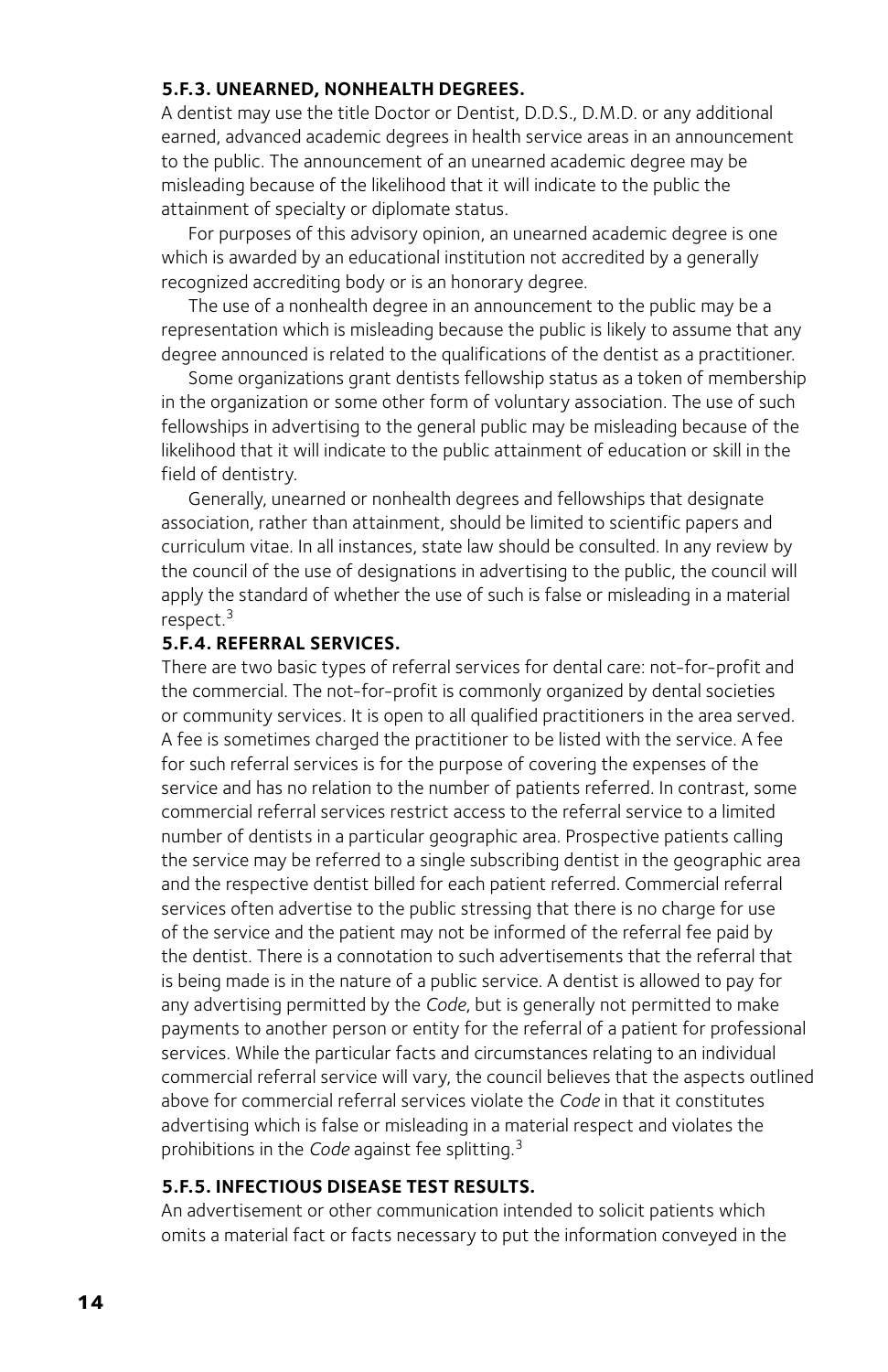advertisement in a proper context can be misleading in a material respect. A dental practice should not seek to attract patients on the basis of partial truths which create a false impression.<sup>3</sup>

For example, an advertisement to the public of HIV negative test results, without conveying additional information that will clarify the scientific significance of this fact contains a misleading omission. A dentist could satisfy his or her obligation under this advisory opinion to convey additional information by clearly stating in the advertisement or other communication: "This negative HIV test cannot guarantee that I am currently free of HIV."

#### **5.F.6. WEBSITES AND SEARCH ENGINE OPTIMIZATION.**

Many dentists employ an Internet web site to announce their practices, introduce viewers to the professionals and staff in the office, describe practice philosophies and impart oral health care information to the public. Dentists may use services to increase the visibility of their web sites when consumers perform searches for dentally-related content. This technique is generally known as "search engine optimization" or "SEO." Dentists have an ethical obligation to ensure that their web sites, like their other professional announcements, are truthful and do not present information in a manner that is false and misleading in a material respect.<sup>3</sup> Also, any SEO techniques used in connection with a dentist's web site should comport with the ADA *Principles of Ethics and Code of Professional Conduct.*

#### **5.G. NAME OF PRACTICE.**

Since the name under which a dentist conducts his or her practice may be a factor in the selection process of the patient, the use of a trade name or an assumed name that is false or misleading in any material respect is unethical. Use of the name of a dentist no longer actively associated with the practice may be continued for a period not to exceed one year.<sup>3</sup>

#### **ADVISORY OPINION**

#### **5.G.1. DENTIST LEAVING PRACTICE.**

Dentists leaving a practice who authorize continued use of their names should receive competent advice on the legal implications of this action. With permission of a departing dentist, his or her name may be used for more than one year, if, after the one year grace period has expired, prominent notice is provided to the public through such mediums as a sign at the office and a short statement on stationery and business cards that the departing dentist has retired from the practice.

#### **5.H. ANNOUNCEMENT OF SPECIALIZATION AND LIMITATION OF PRACTICE.**

A dentist may ethically announce as a specialist to the public in any of the dental specialties recognized by the National Commission on Recognition of Dental Specialties and Certifying Boards including dental public health, endodontics, oral and maxillofacial pathology, oral and maxillofacial radiology, oral and maxillofacial surgery, orthodontics and dentofacial orthopedics, pediatric dentistry, periodontics, and prosthodontics, and in any other areas of dentistry for which specialty

\*In the case of the ADA, the educational requirements include successful completion of an advanced educational program accredited by the Commission on Dental Accreditation, two or more years in length, as specified by the Council on Dental Education and Licensure, or being a diplomate of an American Dental Association recognized certifying board for each specialty announced.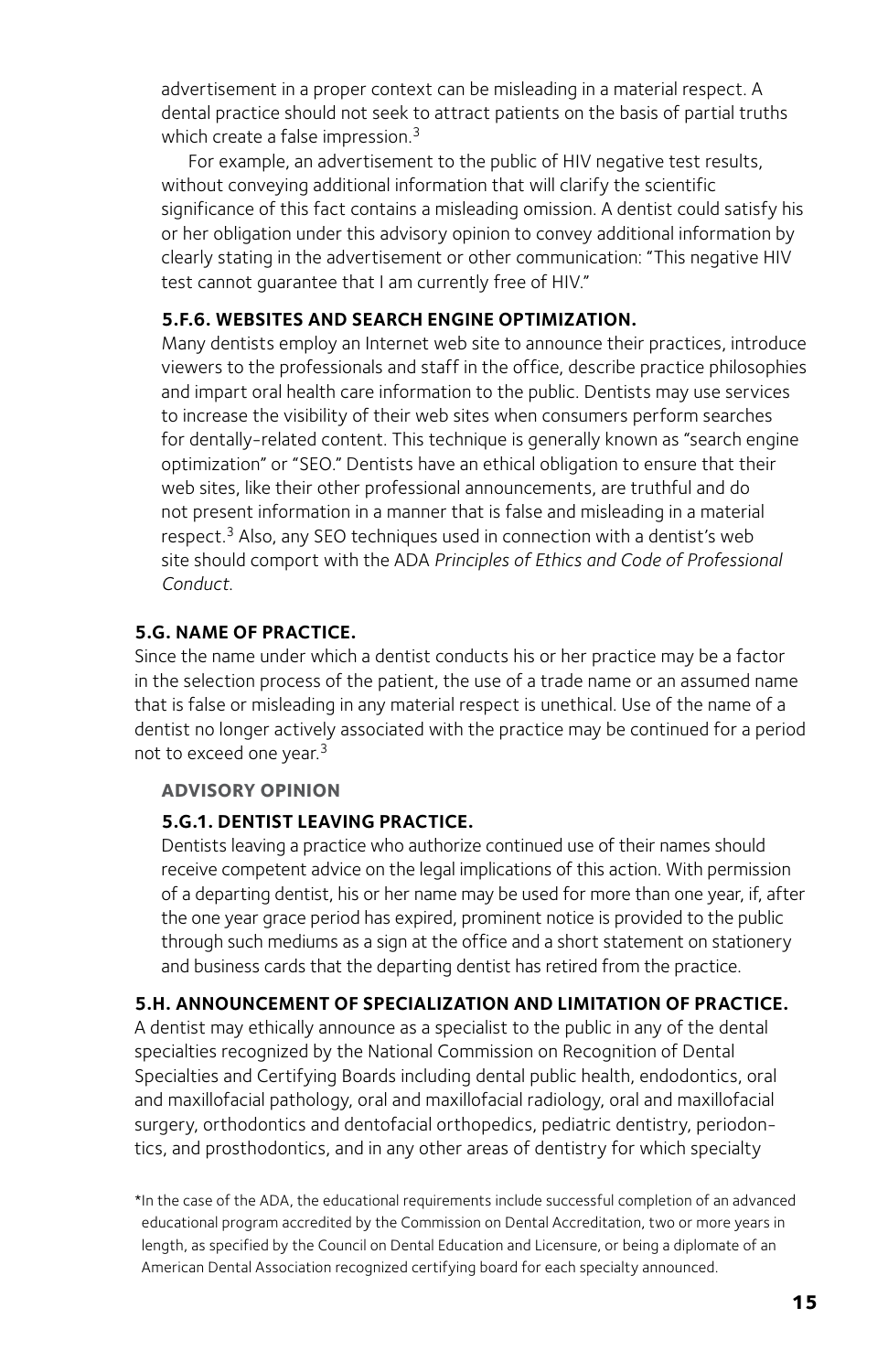recognition has been granted under the standards required or recognized in the practitioner's jurisdiction, provided the dentist meets the educational requirements required for recognition as a specialist adopted by the American Dental Association or accepted in the jurisdiction in which they practice.\* Dentists who choose to announce specialization should use "specialist in" and shall devote a sufficient portion of their practice to the announced specialty or specialties to maintain expertise in that specialty or those specialties, Dentists whose practice is devoted exclusively to an announced specialty or specialties may announce that their practice "is limited to" that specialty or those specialties. Dentists who use their eligibility to announce as specialists to make the public believe that specialty services rendered in the dental office are being rendered by qualified specialists when such is not the case are engaged in unethical conduct. The burden of responsibility is on specialists to avoid any inference that general practitioners who are associated with specialists are qualified to announce themselves as specialists.

#### **ADVISORY OPINIONS**

#### **5.H.1. DUAL DEGREED DENTISTS.**

Nothing in Section 5.H shall be interpreted to prohibit a dual degreed dentist who practices medicine or osteopathy under a valid state license from announcing to the public as a dental specialist provided the dentist meets the educational, experience and other standards set forth in the *Code* for specialty announcement and further providing that the announcement is truthful and not materially misleading.

#### **5.H.2. SPECIALIST ANNOUNCEMENT OF CREDENTIALS IN NON-SPECIALTY INTEREST AREAS.**

A dentist who is qualified to announce specialization under this section may not announce to the public that he or she is certified or a diplomate or otherwise similarly credentialed in an area of dentistry not recognized as a specialty area by the National Commission on Recognition of Dental Specialties and Certifying Boards or by the jurisdiction in which the dentist practices unless:

**1.** The organization granting the credential grants certification or diplomate status based on the following: a) the dentist's successful completion of a formal, full-time advanced education program (graduate or postgraduate level) of at least 12 months' duration; and b) the dentist's training and experience; and c) successful completion of an oral and written examination based on psychometric principles; and

**2.** The announcement includes the following language: [Name of announced area of dental practice] is not recognized as a specialty area by the National Commission on Recognition of Dental Specialties and Certifying Boards or [the name of the jurisdiction in which the dentist practices].

Nothing in this advisory opinion affects the right of a properly qualified dentist to announce specialization in a recognized specialty area(s) or the responsibility of such dentist to maintain exclusivity in the special area(s) of dental practice announced as provided for under Section 5.H of this *Code*. Specialists shall not announce their credentials in a manner that implies specialization in a nonspecialty interest area.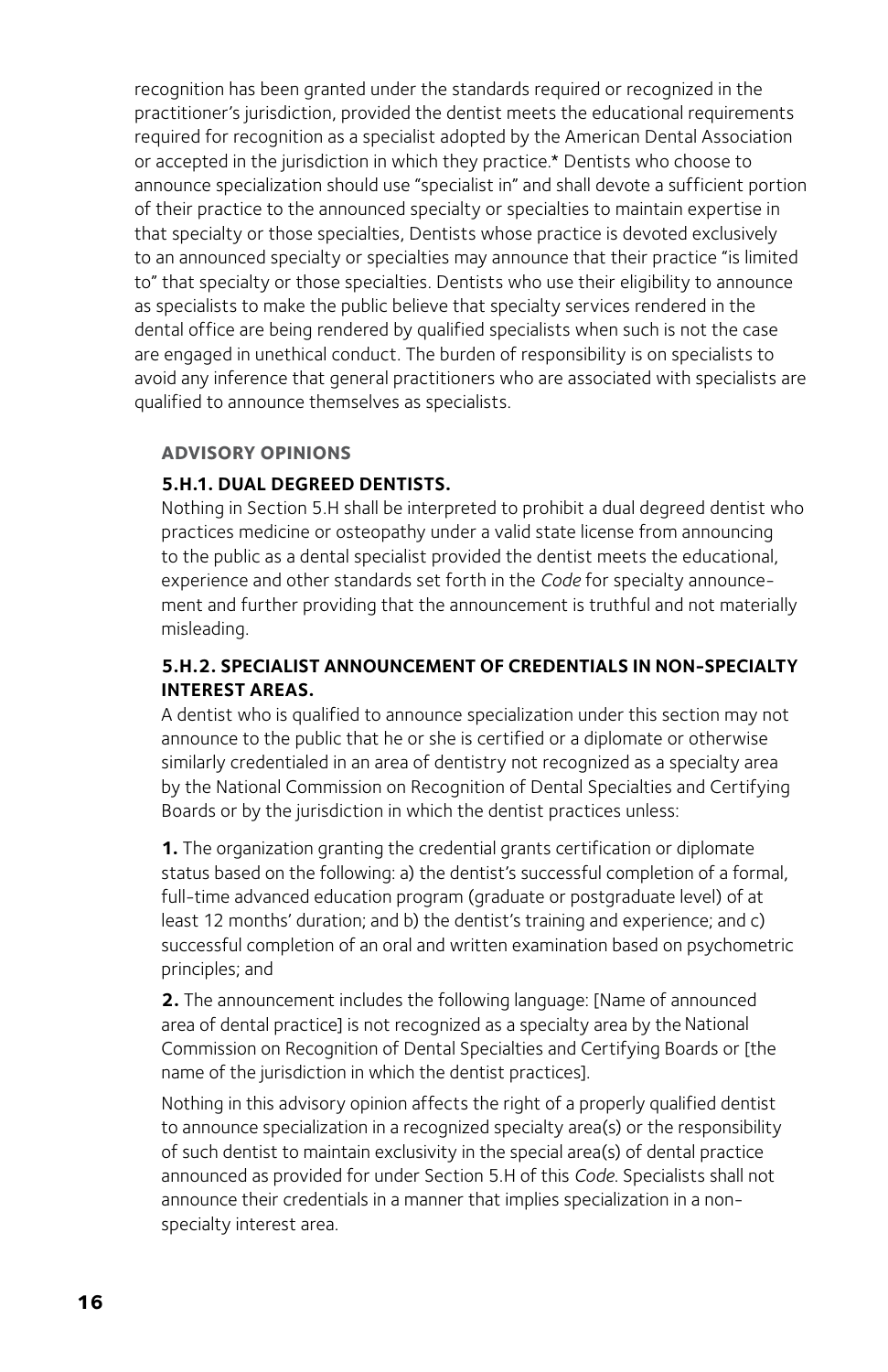#### **5.I. GENERAL PRACTITIONER ANNOUNCEMENT OF SERVICES.**

General dentists who wish to announce the services available in their practices are permitted to announce the availability of those services so long as they avoid any communications that express or imply specialization. General dentists shall also state that the services are being provided by general dentists. No dentist shall announce available services in any way that would be false or misleading in any material respect.<sup>3</sup>

#### **ADVISORY OPINIONS**

#### **5.I.1. GENERAL PRACTITIONER ANNOUNCEMENT OF CREDENTIALS IN INTEREST AREAS IN GENERAL DENTISTRY.**

A general dentist may not announce to the public that he or she is certified or a diplomate or otherwise similarly credentialed in an area of dentistry not recognized as a specialty area by the National Commission on Recognition of Dental Specialties and Certifying Boards or by the jurisdiction in which the dentist practices unless:

**1.** The organization granting the credential grants certification or diplomate status based on the following: a) the dentist's successful completion of a formal, full-time advanced education program (graduate or postgraduate level) of at least 12 months duration; and b) the dentist's training and experience; and c) successful completion of an oral and written examination based on psychometric principles;

**2.** The dentist discloses that he or she is a general dentist; and

**3.** The announcement includes the following language: [Name of announced area of dental practice] is not recognized as a specialty area by the National Commission on Recognition of Dental Specialties and Certifying Boards or [the name of the jurisdiction in which the dentist practices].

#### **5.I.2. CREDENTIALS IN GENERAL DENTISTRY.**

General dentists may announce fellowships or other credentials earned in the area of general dentistry so long as they avoid any communications that express or imply specialization and the announcement includes the disclaimer that the dentist is a general dentist. The use of abbreviations to designate credentials shall be avoided when such use would lead the reasonable person to believe that the designation represents an academic degree, when such is not the case.

#### **NOTES:**

- 1. A third party is any party to a dental prepayment contract that may collect premiums, assume financial risks, pay claims, and/or provide administrative services.
- 2. A full fee is the fee for a service that is set by the dentist, which reflects the costs of providing the procedure and the value of the dentist's professional judgment.
- 3. Advertising, solicitation of patients or business or other promotional activities by dentists or dental care delivery organizations shall not be considered unethical or improper, except for those promotional activities which are false or misleading in any material respect. Notwithstanding any *ADA Principles of Ethics and Code of Professional Conduct* or other standards of dentist conduct which may be differently worded, this shall be the sole standard for determining the ethical propriety of such promotional activities. Any provision of an ADA constituent or component society's code of ethics or other standard of dentist conduct relating to dentists' or dental care delivery organizations' advertising, solicitation, or other promotional activities which is worded differently from the above standard shall be deemed to be in conflict with the *ADA Principles of Ethics and Code of Professional Conduct*.
- 4. Completion of three years of advanced training in oral and maxillofacial surgery or two years of advanced training in one of the other recognized dental specialties prior to 1967.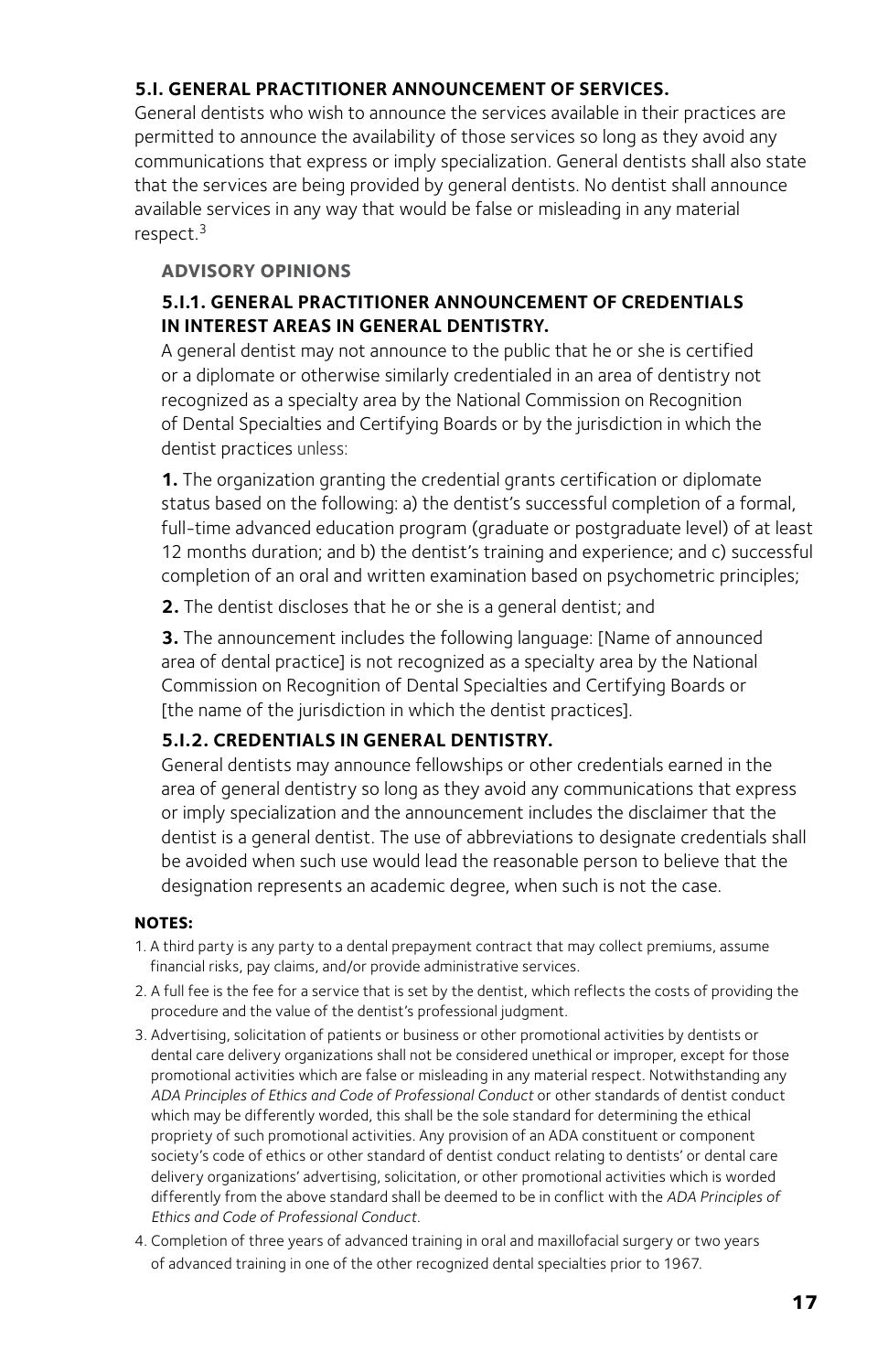#### **IV. INTERPRETATION AND APPLICATION OF PRINCIPLES OF ETHICS AND CODE OF PROFESSIONAL CONDUCT.**

The foregoing *ADA Principles of Ethics and Code of Professional Conduct* set forth the ethical duties that are binding on members of the American Dental Association. The component and constituent societies may adopt additional requirements or interpretations not in conflict with the *ADA Code*.

Anyone who believes that a member-dentist has acted unethically should bring the matter to the attention of the appropriate constituent (state) or component (local) dental society. Whenever possible, problems involving questions of ethics should be resolved at the state or local level. If a satisfactory resolution cannot be reached, the dental society may decide, after proper investigation, that the matter warrants issuing formal charges and conducting a disciplinary hearing pursuant to the procedures set forth in Chapter XI of the ADA *Bylaws* and *Governance and Organizational Manual of the American Dental Association* ("*Governance Manual*"). PRINCIPLES OF ETHICS AND CODE OF PROFESSIONAL CONDUCT, MEMBER CONDUCT POLICY AND JUDICIAL PROCEDURES. The Council on Ethics, Bylaws and Judicial Affairs reminds constituent and component societies that before a dentist can be found to have breached any ethical obligation the dentist is entitled to a fair hearing.

A member who is found guilty of unethical conduct proscribed by the *ADA Code* or code of ethics of the constituent or component society, may be placed under a sentence of censure or suspension or may be expelled from membership in the Association. A member under a sentence of censure, suspension or expulsion has the right to appeal the decision to his or her constituent society and the ADA Council on Ethics, Bylaws and Judicial Affairs, as provided in Chapter XI of the ADA *Bylaws* and *Governance Manual*.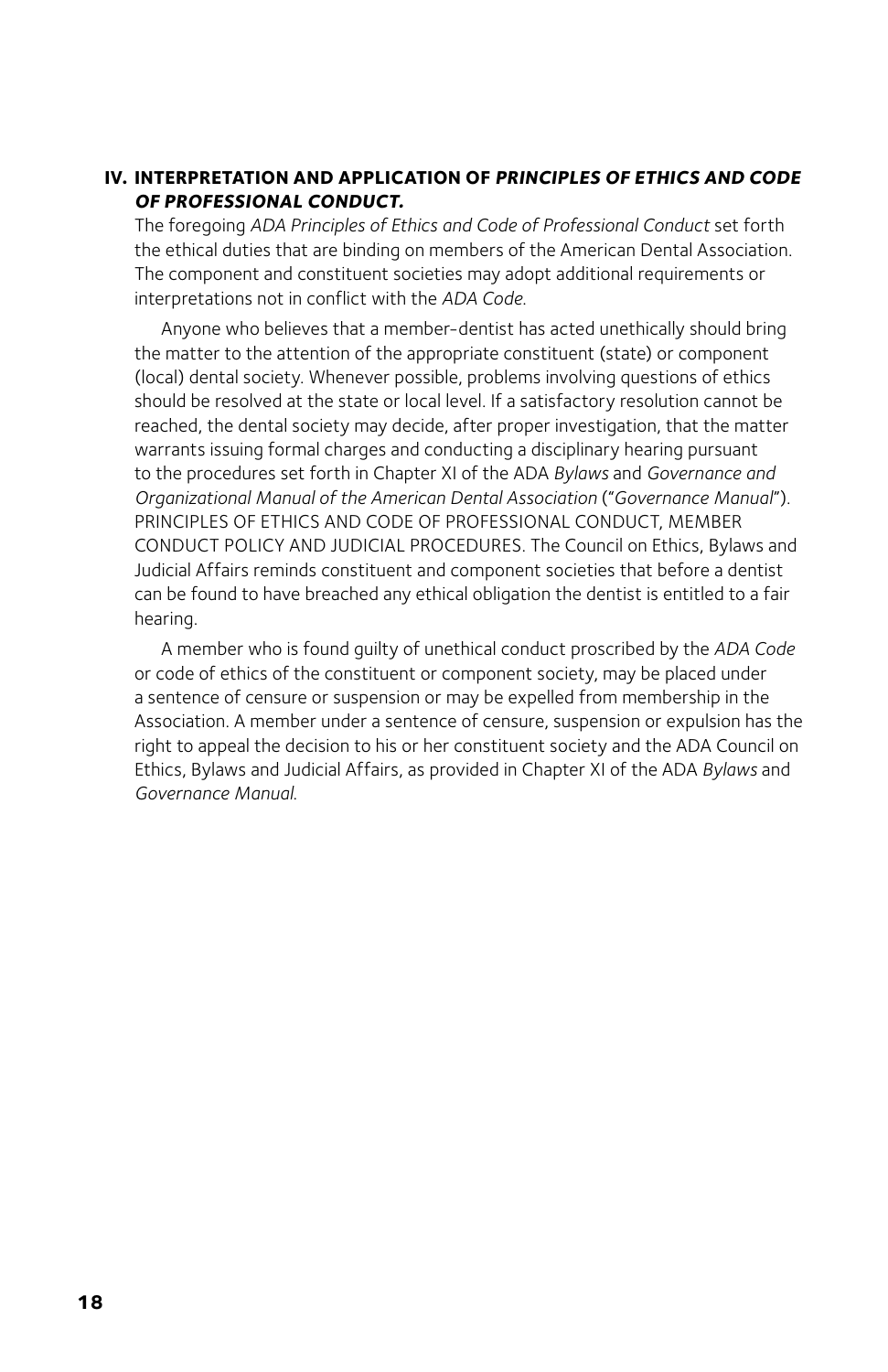#### **INDEX**

ADVISORY OPINIONS ARE DESIGNATED BY THEIR RELEVANT SECTION IN PARENTHESES, e.g. (2.D.1.).

# **A**

Abandonment, 6 Ability to practice (2.D.1.), 6 Abuse and neglect, 7 Abuse and neglect (reporting) (3.E.1.), 7 Adverse reactions (reporting) (5.D.1.), 12 Advertising, 12 **Credentials**  general dentistry (5.I.2.), 16 interest areas, general dentistry (5.I.1.), 16 non-specialty interest areas, specialist (5.H.2.), 15 nonhealth (5.F.3.), 13 unearned (5.F.3.), 13 honorary (5.F.3.), 13 membership and other affiliations (5.F.3.), 13 specialty, 15 Dual degrees (5.H.1.), 15 False and misleading (examples) (5.F.2.), 12 General dentists, 16 HIV test results (5.F.5.), 14 Honorary degrees (5.F.3.), 13 Infectious disease test results (5.F.5.), 14 Name of practice, 14 Non-specialty interest areas (5.H.2. and 5.I.1.), 15, 16 Published communications (5.F.1.), 12 Referral services (5.F.4.), 13 Services, 16 Specialties, 15 Unearned, nonhealth degrees (5.F.3.), 13 Advisory opinions (definition), 4 Amalgam and other restorative materials (5.A.1.), 10 Announcement of specialization and limitation of practice, 15 Autonomy (patient), 4 Auxiliary personnel, 6

#### **B**

Beneficence, 6 Billing, 11 Bloodborne pathogens, exposure incident, 8 Bloodborne pathogens, patients with disabilities or (4.A.1.), 8

# **C**

Code of professional conduct (definition), 3 Community service, 7 Confidentiality of patient records (1.B.2.), 4 Conflict of interest, disclosure, 11 Consultation and referral, 5 Copayment, waiver of (5.B.1.), 11 Copyrights and patents, 7 Credentials (see advertising)

# **D**

Degrees (advertising) (5.F.3. and 5.H.1.), 13, 15 Dental amalgam and other restorative materials (5.A.1.), 10 Dental procedures, incorrectly reporting (5.B.5.), 11 Dentist leaving practice (5.G.1.), 14 Devices and therapeutic methods, 11 Disabilities, patients with bloodborne pathogens or (4.A.1.), 8 Disclosure, conflict of interest, 11 Disruptive behavior (3.F.1.), 8 Dual degreed dentists (5.H.1.), 15

# **E**

Education, 5 Emergency service, 9 Expert testimony, 9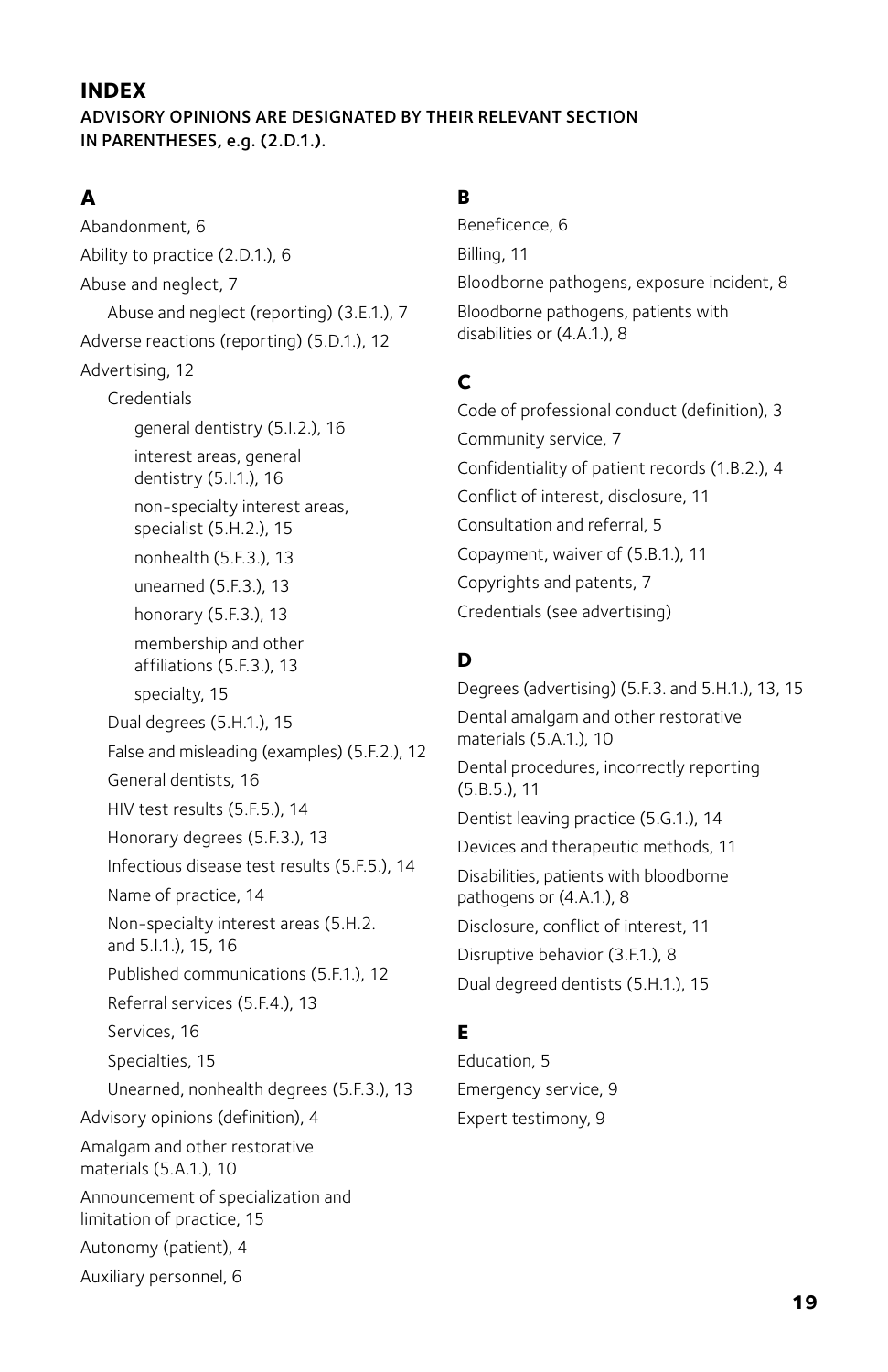# **F**

False and misleading advertising, examples (5.F.2.), 12

#### Fees

 contingent (4.D.1.), 9 differential (5.B.3.), 11 rebates, 9 representation of, 11 split, 10, 14 Furnishing copies of records (1.B.1.), 4

# **G**

General practitioner announcement of credentials (5.I.1.), 16 General practitioner announcement of services, 16

General standards (for announcement of specialization and limitation of practice), 15

Government of a profession, 7

Gross or continual faulty treatment (reporting), 9

# **H**

HIV positive patients (4.A.1.), 8 HIV post-exposure obligations, 6 HIV test results (advertising) (5.F.5.), 14

# **I**

Impaired dentist, 6 Infectious disease test results (5.F.5.), 14 Interpretation and application of Principles of Ethics and Code of Professional Conduct, 17

# **J**

Justifiable criticism, 9 Justifiable criticism (meaning of "justifiable") (4.C.1.), 9 Justice, 8

# **L**

Law (and ethics), 3 Limitation of practice, 15

#### **M**

Marketing or sale of products or procedures (5.D.2.), 12

# **N**

Name of practice, 14 Nonhealth degrees, advertising (5.F.3.), 13 Nonmaleficence, 5

# **O**

Overbilling (5.B.2.), 11

# **P**

Patents and copyrights, 7 Patient abandonment, 6 Patient autonomy, 4 Patient involvement, 4 Patient records, 4 confidentiality (1.B.2.), 4 furnishing copies (1.B.1.), 4 Patient selection, 8 Personal impairment, 6 Personal relationships with patients, 6 Practice ability to (2.D.1.), 6 dentist leaving (5.G.1.), 14 name of, 14 Preamble, 3 Principles of ethics (definition), 3 Principles beneficence, 6 justice, 8 nonmaleficence, 5 patient autonomy, 4 veracity, 10 Procedures (marketing or sale) (5.D.2.), 12 Products (marketing or sale) (5.D.2.), 12 Professional announcement, 12 Professional demeanor, 8 Published communications (5.F.1.), 12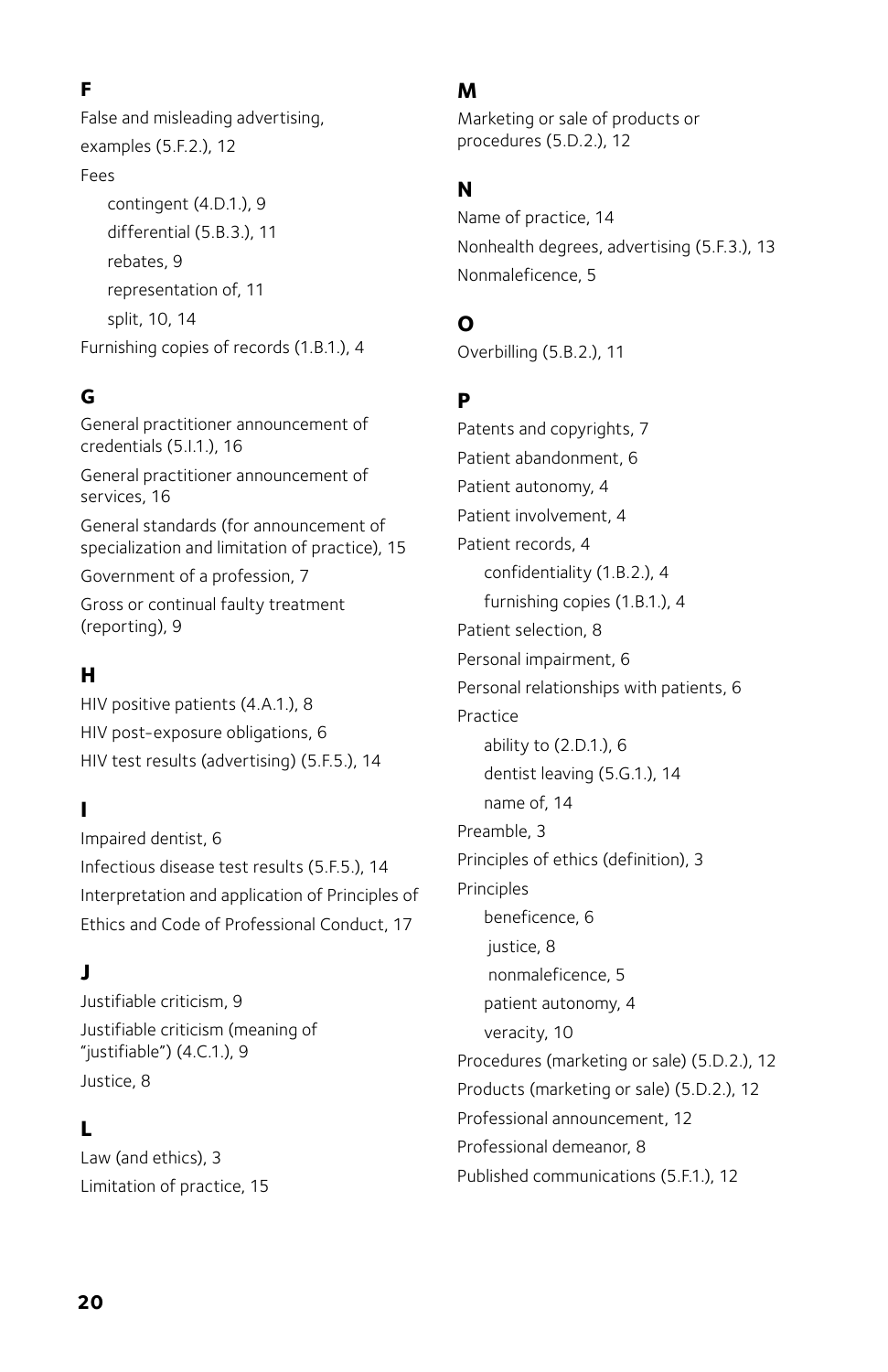# **R**

Rebates and split fees, 10 Records (patient), 4 confidentiality (1.B.2.), 4 furnishing copies (1.B.1.), 4 Referral, 5 Referral services (5.F.4.), 13 Reporting abuse and neglect (3.E.1.), 7 adverse reactions (5.D.1.), 12 gross and continual faulty treatment, 9 personal impairment, 6 Representation of care, 10 Representation of fees, 10 Research and development, 7

# **S**

Sale of products or procedures (5.D.2.), 12 Search Engine Optimization (S.F.6.), 14 Second opinions (2.B.1.), 5 Specialist (announcement and limitation of practice), 15 Specialist (announcement of credentials in non-specialty interest areas) (5.H.2.), 15 Split fees, 10

#### **T**

Treatment dates (5.B.4.), 11 Therapeutic methods, 11

# **U**

Unearned, nonhealth degrees (5.F.3.), 13 Unnecessary services (5.B.6.), 11 Unsubstantiated representations (5.A.2.), 10 Use of auxiliary personnel, 6

# **V**

Veracity, 10

# **W**

Waiver of copayment (5.B.1.), 11 Websites and search engine optimization (5.F.6.), 14